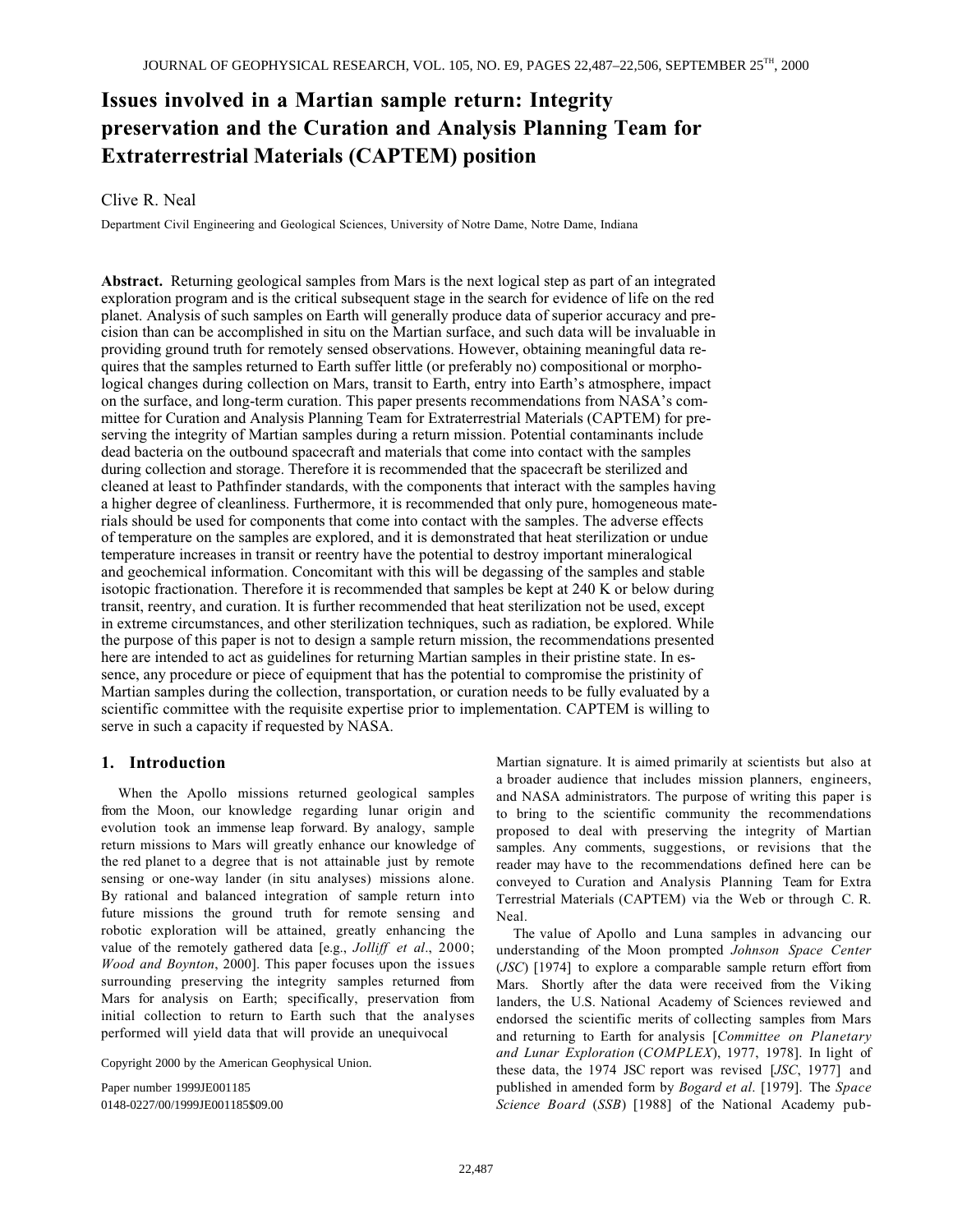lished a revision of the *COMPLEX* [1977, 1978] reports. The National Aeronautics and Space Agency (NASA) *Solar System Exploration Committee* (*SSEC*) [1986, 1988], the *European Science Foundation* (*ESF*) [1986], and the European Space Agency [*Chicarro et al*., 1989] have all published reports endorsing the merits of a Mars sample return effort. *Gooding* [1990] published, through JSC, a document that focused on contamination issues surrounding such returned samples.

In this paper, we build upon previous reports regarding the complexities of returning samples from Mars to Earth for scientific study [*JSC*, 1974; *Gooding*, 1990], and it is a logical expansion of an earlier CAPTEM report (J. Jones and A. Treiman, 1998, available at http://cass.jsc.nasa.gov/captem/mars.html, hereinafter referred to as Jones and Treiman, 1998). It discusses contamination issues within the framework of an Athena-like sampling mission; however, the concepts may be extrapolated to other plausible sampling scenarios and architectures. The paper is intended to complement the recent report of the Mars Sample Handling and Requirements Panel (MSHARP) [*Carr*, 1999]. These previous studies defined the value of analyzing Martian samples on Earth rather than (or in addition to) in situ on Mars as well as the goals of a sample return program. Briefly, the search for evidence of life is a primary objective, but parallel and intimately related goals are determination of the planet's climatic and geological histories.

# **2. Strategic Decisions for Optimizing Scientific Results From Sample Return Missions**

While previous works have defined following the water and the search for life as the primary objectives of any sample return missions, they are dependent on understanding the origin and evolution of Mars and afford a unique opportunity to conduct critical geoscience research. This is the impetus for publishing this paper in a journal for geoscientists. If it appears that "life" issues at times seem to be subordinate to geologic considerations, it is not because they are less important but because this paper primarily addresses the overlap between the two. The following significant questions need to be addressed: (1) What types of samples will be collected to optimize scientific results? (2) How should the samples be collected? (3) What types of sample analyses will be performed? (4) What are the potential sources of contamination during collection, return, and processing/curation on Earth? (5) Will planetary protection requirements and any sterilization protocol(s) compromise the returned samples? (6) What terrestrial materials can be used in handling the Martian samples? (7) What are the preservation issues involved in curating Martian samples on Earth?

Preserving the integrity of these precious samples is paramount in obtaining the optimal scientific return and benefit from any Mars sample return mission. However, although analyses of Martian samples on Earth will be more accurate and precise than if conducted on the surface of Mars, a balance must be struck between analytical exactitude and the likelihood of the samples being compromised during collection, return, and processing, especially due to any sterilization procedures. This "likelihood factor" will be influenced by issues such as the nature of the sample, type of analyses to be performed, budgetary constraints, and mission/engineering Table 1. Examples of Sample Types and Expected Information<sup>a</sup>

|                    | Information |                                                            |          |  |
|--------------------|-------------|------------------------------------------------------------|----------|--|
| Sample Type        |             | Biogenic Atmospheric/ Lithospheric/ Resource<br>Solar Wind | Geologic |  |
| Atmosphere         |             |                                                            |          |  |
| Fresh igneous rock |             |                                                            |          |  |
| Weathered rock     | ٩           |                                                            |          |  |
| Sedimentary rock   |             |                                                            |          |  |
| Soil               |             |                                                            |          |  |
| Deep regolith      |             |                                                            |          |  |
| Ice                |             |                                                            |          |  |

<sup>a</sup> Numbers represent increasing importance from 1 to 4 with 4 being of highest importance.

limitations (see Jones and Treiman, 1998). While it is recognized that a balance must be made between what is desirable and what is achievable given these issues, this paper focuses upon the issues surrounding the samples themselves. It specifically concentrates on sample preservation from initial collection on Mars to analysis (and curation) on Earth such that the analyses will be performed on pristine, scientifically uncompromised samples.

# **3. What Type of Samples Should Be Collected to Optimize Scientific Results?**

The announcement that meteorite ALH84001 contains possible evidence of life on Mars [*McKay et al*., 1996] has propelled Martian exploration to the forefront of the public and scientific arenas. Samples returned from Mars will help address the issue of potential life on Mars, either extinct or extant, and will certainly lead to a better understanding of planetary evolution and of the Martian environment through important geoscience research. Table 1 defines the types of samples required to achieve these goals (modified from *Gooding* [1990] and Jones and Treiman, 1998).

Broad-based scientific investigations (biological, chemical, and physical) are required to understand the evolution of Mars and environmental conditions that may have been radically different in the past [e.g., *Squyres et al*., 1987; *Squyres and Kasting*, 1994; *Carr*, 1996] and that may have permitted life to develop [*McKay et al*., 1996; Jones and Treiman, 1998]. Therefore the primary sampling consideration of early sample return missions should be to maximize the diversity of sample types thus allowing these broad-based investigations into the evolution of Mars to proceed (cf. Jones and Treiman, 1998).

#### **3.1. Biogenic Considerations**

Fundamental questions that can be addressed by a Mars sample return mission include the following: (1) Was there life on Mars in the past? (2) Is there life on Mars now?

Guidelines for the evaluation of returned samples for biomarkers have been outlined by the Mars Expeditions Strategy Planning Group (MESG) (1996 at http://www.hq.nasa.gov/ office/oss/mccleese.htm). This report stated that to achieve widely accepted confirmation of Martian life, all three of the following should be clearly identified and shown to be spatially and temporally correlated within rock samples: (1)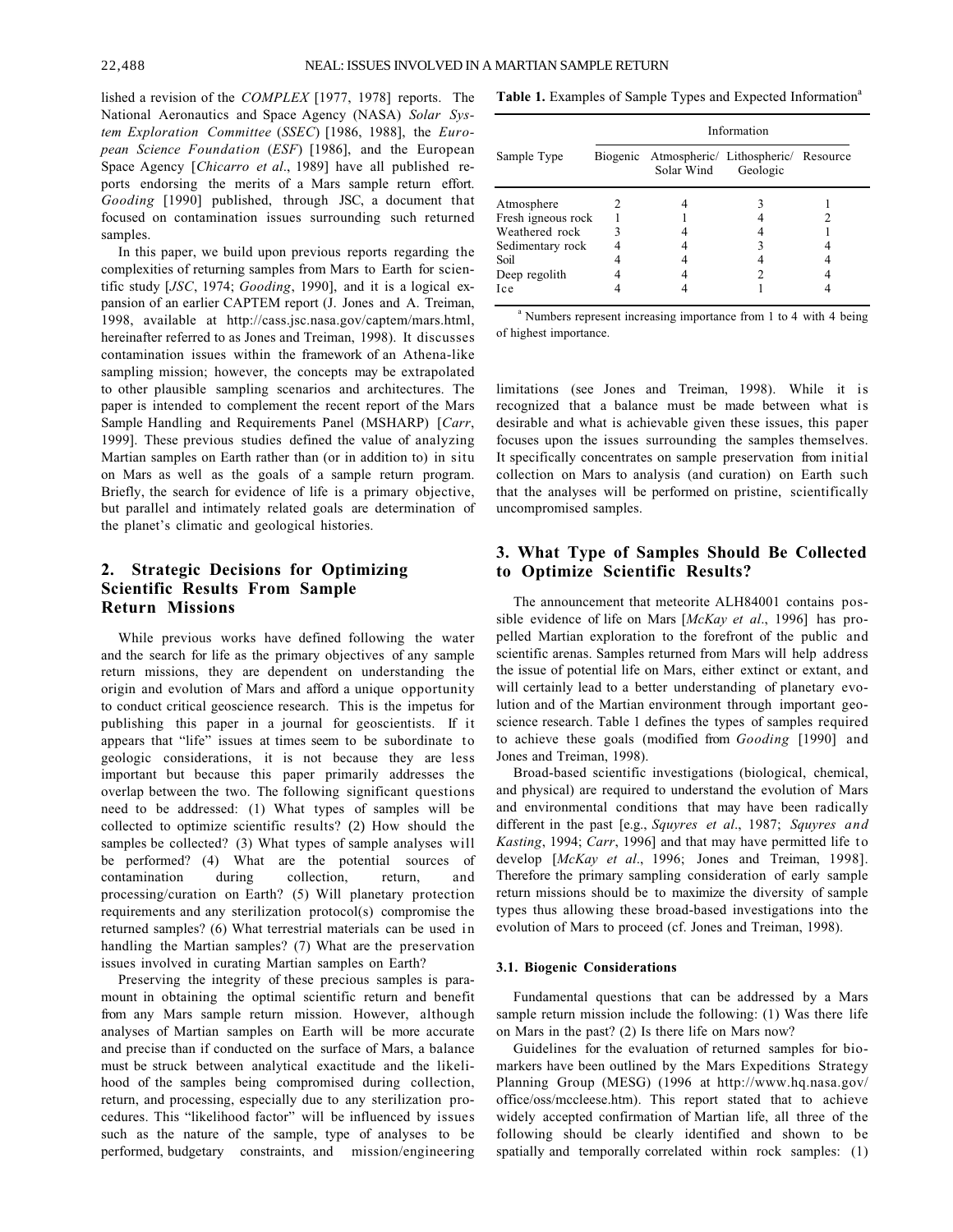organic chemical signatures that are indicative of life; (2) morphological fossils (or living organisms); and (3) supporting geochemical and/or mineralogical evidence (e.g., clearly biogenic isotopic fractionation patterns or the presence of unequivocal biominerals).

These characteristics can be properly evaluated by returning a variety of Martian samples of sufficient size to Earth for interdisciplinary study in appropriate laboratories. With the possible fossil life signs found associated with carbonate in ALH84001 [*McKay et al*., 1996] and now possibly Nakhla and Shergotty [*McKay et al*., 1999], samples of sedimentary (fluvial, lacustrine, hydrothermal, evaporative) origin will be important in exploring for fossil life forms [e.g., *Farmer*, 1995, 1996, available at http://exobiology.nasa.gov/ssx/Selected\_ Research/exopaleo\_for\_mars\_05.html]. The present-day Martian surface is hostile to life in that the exposure to extreme UV radiation appears to cause the breakdown of organic molecules (Viking lander experiments did not find complex organic molecules down to the ppb level [*Biemann et al*., 1977]). Therefore samples of the subsurface are probably the best candidates to search for past and present biologic activity. However, *Nealson* [1997a] pointed out that some terrestrial bacteria are extremely UV resistant, noting that on Earth, bacteria tend to be tolerant of extreme conditions and listed guidelines to the "limits of life" to demonstrate that prokaryotic life can survive under extreme conditions on Earth.

#### **3.2. Lithospheric/Geologic Considerations**

The following important scientific questions regarding the geology of Mars can be addressed by sample return missions: (1) How did Mars form and how did it evolve? (2) What is/was the volcanic activity of Mars? (3) What influence did planetary differentiation and volcanic processes have on the Martian climate and environment?

Primary igneous material is required to address such questions, and this should be used to determine absolute ages that in turn can be used to calibrate crater count ages. Past episodic volcanism and major impact events may have played key roles in producing or changing Mars' proposed early warm, wet climate and surface geologic conditions. Samples of finegrained sands (Martian loess) may yield an average crustal composition, while analysis of fresh (unweathered) Martian rocks will give insights into the formation and evolution of Mars. Major geochemical differences exist among the inner planets as demonstrated by lunar sample studies and differences in planetary bulk densities and moments of inertia [*Taylor*, 1982, 1990; *Gooding*, 1990]. Studies of Martian meteorites as well as orbital data suggest that a small metallic core is present [e.g., *Lee and Halliday*, 1996, 1997a, 1997b; *Halliday et al*., 1996], indicating planetary evolution generally similar to that of Earth but possibly not extending to plate tectonics.

### **3.3. Atmospheric Considerations**

Presently, the Martian atmosphere is thinner and of a significantly different composition compared to that of Earth. However, the images returned by the Mariner, Viking, and Mars Global Surveyor missions suggest that the Martian landscape has been sculptured by fluid flow, presumably water [e.g., *Carr*, 1996, and references therein]. The following immediate questions arise: (1) Was the Martian atmosphere thicker (and warmer) in the past? (2) Where is the water now? (3) What is the annual water budget of the atmosphere and how is it generated?

The present-day Martian atmosphere cannot support liquid water. If liquid water is currently present, it is underground, but the physical features demonstrating the presence of surface water at some time during its evolution are vital in arguing for the presence of life on Mars. Martian summer and winter temperatures fluctuate above and below the sublimation temperature of water ice, and around the equator, ice sublimes to be deposited at the poles. Whether this is a diminishing process or whether the ice at the equator is replenished via underground aquifers is not known at present. Samples that would be critical in evaluating the paleoclimatology of Mars would include samples of the present-day Martian atmosphere, sections through ancient lake or river sediments, evaporite deposits, and samples of the ice cap(s) to investigate volatile cycles throughout Martian history. In addition, analysis of weathered materials (secondary minerals) would yield information on the nature of weathering and atmospheric conditions [e.g., *Farquhar et al*., 1999]. Cores of the regolith will be essential for examining the solar wind flux and hypothesized changes in atmospheric density over the time represented by the depth of material sampled. If the atmosphere was thicker earlier in the evolution of Mars, then significant variations in the flux of the solar wind above that occurring naturally should be observed if gardening has not obliterated such signatures and ancient soils exist. Remnants of primary degassing may still reside in the Martian atmosphere, and detailed analysis of atmospheric samples will give an indication of the general type of volatile material incorporated by Mars. Finally, we concur with MSHARP [*Carr*, 1999] in that if analyses are to be conducted on Earth, these samples need to be preserved in their pristine condition during collection, travel back to Earth, and analysis/curation.

### **4. How Should the Samples Be Collected?**

Samples could be collected in a variety of ways: (1) scoop samples (unconsolidated only) and/or (2) exposing fresh material (e.g., drill core samples, consolidated and unconsolidated). As the collected samples will be used to address the considerations outlined in section 3, consideration of the types of samples to be collected is paramount. For example, both regolith and solid rock samples as well as weathered and fresh samples will need to be in the returned cache. When planning the sample acquisition, consideration also needs to be given to actual specimen collection. How this is conducted will impact on the information obtained.

Scoop samples will only essentially collect weathered soil samples. Collection of rock core samples will allow fresh consolidated samples as well as their weathered rinds. Furthermore, a coring device can also be used to collect unconsolidated soil samples. Like MSHARP, CAPTEM endorses the use of the Athena payload drill-coring device as a reason-able method for obtaining fresh, unweathered rock samples. It is further recommended that a variety of sample gathering devices (i.e., scoops plus drills) be mounted on the rover and lander to allow for collection of a diverse sample suite and, more importantly, to allow samples to be collected and returned if any one sampling system fails. While a variety of samples and sample types can be collected, cross contamina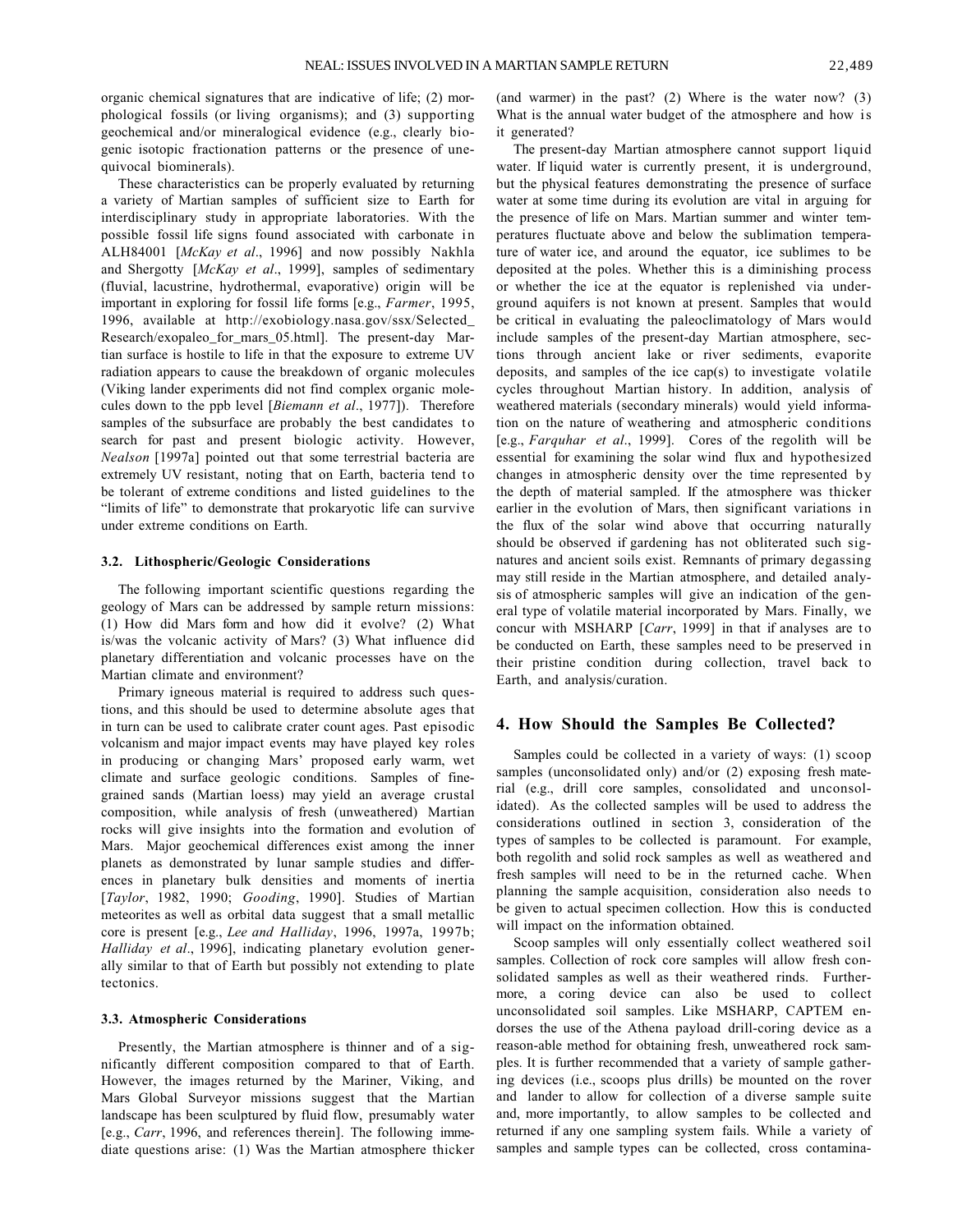tion becomes a distinct possibility after collection and during the return to Earth. This can be avoided by a compartmentalized sample container that has individual slots for cores and separate sections for soil samples.

# **5. What Types of Sample Analyses Will Be Performed?**

It is inevitable that advances in analytical techniques and instrumentation will be achieved between now and the return of the first Mars samples. This section is intended to give an idea of the types of analyses and techniques that are currently available in order to achieve the goals of the missions. In section 6 these data will be evaluated in terms of how easily they could be compromised. It is conceivable that the data required for certain aspects of the mission goals will require both technique and hardware development. Such requirements need to be considered in detail so proper preparation for the analysis of the returned samples can begin.

#### **5.1. Biogenic Considerations**

In order to test samples for extant life, radiolabeled nutrients may be added to a subsample of the returned material and changes attributable to biologic systems noted. However, with the inconclusive results from the Viking biological experiments [e.g., *Klein*, 1978; *Levin*, 1988], more detailed and sensitive testing is required. Viking biology experiments consisted of (1) labeled release to identify metabolic products; (2) pyrolitic release to look for microorganisms that functioned by photosynthesis, chemotrophy, or organic response to chemicals; and (3) gas exchange to search for living organisms by measuring the change in gas composition in a closed environment [*Klein et al*., 1976; *Levin and Straat*, 1976]. While all gave encouraging results, the data were interpreted as reflecting only unusual surface chemistry, not responses to life [e.g., *Oyama and Bedahl*, 1977; *Klein*, 1978; *Blackburn et al*., 1979; *Bogard et al*., 1979]. No organic molecules were detected, but the presence of a strong oxidant in the Martian soil may have obliterated such molecules [e.g., *Horowitz et al*., 1977; *Biemann et al*., 1977]. *Levin* [1988] suggested that a simple way to demonstrate the presence of living organisms would be to supply the labeled release nutrients separately. *Levin* [1988] concluded that a response from only one isomer, but not its enantiomer, would essentially prove the presence of life. However, as concluded by *Klein* [1998], the surface of the planet is probably too hostile to support a carbon-based biota. This does not preclude the presence of life in subsurface environments nor completely preclude it in surface samples. Indeed, *Clark* [1998] suggested that it was conceivable for organisms (active or dormant) to have adapted and to be present at or near the surface of Mars. While the search for biological "oases" on Mars continues, experiments to investigate extant Martian life in returned samples must be fully evaluated. Such experiments, when conducted on Earth, should be more sensitive and comprehensive than those performed by the Viking landers on the surface of Mars. Conversely, *Zent and McKay* [1994] concluded that it may be impossible to return Martian regolith samples in such a way to preserve them in pristine condition without knowing in advance the nature of the oxidants, as well as their modes of production and loss. This is clearly an example of where interdisciplinary and detailed mission planning and careful construction of in situ and Earth-based experiments are required in the search for extant life.

Identification of Martian organic material could be complicated by the possibility of "false positives" through forward contamination from Earth. Therefore cleanliness of the spacecraft is critical, especially those areas that come into contact with the samples. Another possible complication is the fact that Mars has been subject to continued meteorite impact over its history. Such meteorites can contain significant organic material [e.g., *Engel and Macko*, 1997; *Brearley*, 1999], and trying to unravel truly Martian from meteoritic signatures could be an involved process.

Carbonaceous meteorites contain organic matter that may represent a prebiotic distribution of amino acids [e.g., *Robert and Epstein*, 1982; *Cronin et al*., 1988; *Kerridge*, 1991]. Bombardment of Mars by such meteorites may have imparted a prebiotic amino acid signature that could be included in a sample return and/or provided the starting materials for life to develop. For example, the Murchison meteorite (an organicrich CM2 carbonaceous chondrite) contains nonprotein amino acids (those that have rarely been associated with life on Earth) and characterized by relatively high concentrations of specific protein amino acids (e.g., glycine, alanine, aspartic acid, and glutamic acid) [*Kvenvolden et al*., 1970, 1971; *Engel and Nagy*, 1982, 1983; *Cronin et al*., 1988]. The amino acids in the Murchison meteorite have been shown to be of extraterrestrial origin through stable isotope analyses [e.g., *Engel and Macko*, 1997]. These amino acids exhibit a small excess of L enantiomers, which is typical of prebiotic amino acids [*Engel and Nagy*, 1982].

In the search for extinct life, two broad investigations can be followed that are similar to those conducted on the Martian meteorites: (1) measurement and characterization of any organic compounds present and (2) search for microfossils and biominerals/molecules (e.g., oxides, phosphates, carbonates) via detailed microscopy and chemical studies.

Although the possibility exists that if life existed on Mars, it may have been very different from that on Earth [cf. *Nealson*, 1997a], we can use the early Earth as a basis upon which to build an analytical and sampling strategy for a Mars mission. This can be done by examining the evidence for bacteria in Precambrian terrestrial rocks [*McKirdy*, 1976; *McKirdy et al*., 1980, 1984; *McKirdy and Hahn*, 1982; *Jackson et al*., 1984; *Crick et al*., 1988]. Ancient Martian organic matter would have probably been altered via diagenesis to products that are stable over geological time (e.g., carbohydrates, nucleic acids, nucleotides, and most proteins [*Ehrlich*, 1990]). However, amino acids, fatty acids, porphyrins, n-alkanes, and isoprenoid hydrocarbons are found in Archean sediments on Earth [e.g., *Hodgson and Whitely*, 1980]. Kerogen is an organic compound stable over geological time. Four types of microbial kerogen are recognized in Precambrian terrestrial rocks, although only types I and II are probably applicable to Mars, as their depositional environments are anoxic to suboxic lacustrine; types III and IV kerogen are attributed to marine environments, although these should not be dismissed if comparisons are to be made [see *Imbus and McKirdy*, 1993]. *Imbus and McKirdy* [1993] also gave a list of potential organic biomarkers found in Precambrian rocks that are potentially relevant to this study. Such biomarkers may be used as a starting point for evaluating Martian samples for extinct life.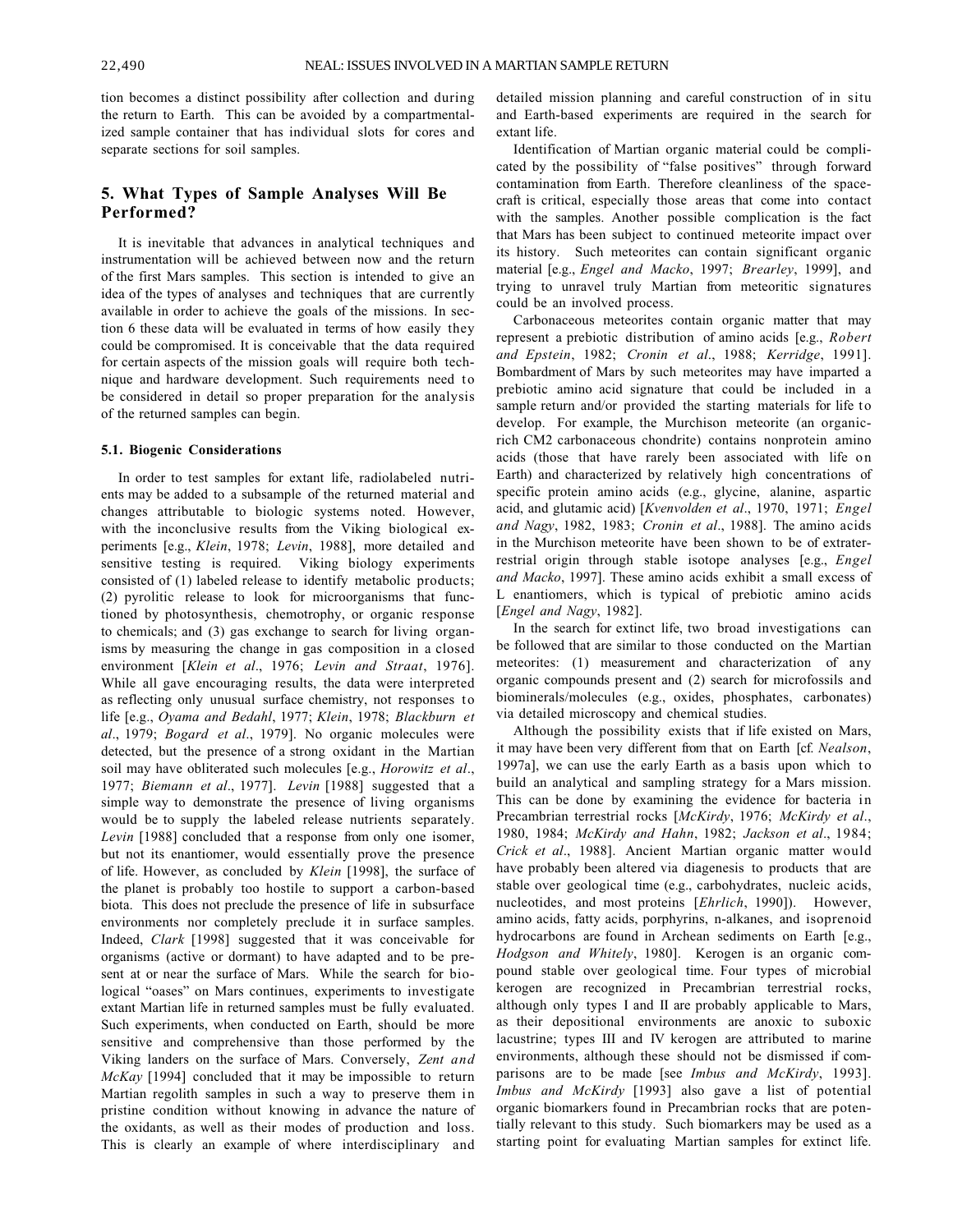For example, *Brocks et al*. [1999] suggested that the presence of cholestane, pristane, and phytane in 2.7-b.y.-old shales from the Pilbra Craton, Australia, was strong evidence of the existence of eukaryotes 0.5 to 1.0 b.y. prior to that indicated by the fossil record. Pristane and phytane are considered to be the breakdown products of the chlorophyll molecule's 20 carbon "tail" (phytol) and thus represent indicators of photosynthesis [e.g., *Ponnamperuma*, 1972].

Stable isotope ratio determinations are important as appreciable fractionations in  ${}^{13}C/{}^{12}C$  and  ${}^{34}S/{}^{32}S$  can be used to indicate animal and plant metabolism on Earth and would be expected to indicate the same for Martian samples, depending on the temperature of formation. However, a baseline for stable isotopic analyses of materials from Mars needs to be established in order for relative fractionations to be quantified (see section 5.3). Carbonate and sulfide minerals are known to exist on Mars [e.g., *Gooding et al*., 1988; *Treiman*, 1995; *McKay et al*., 1996], and while the origin of these carbonates and sulfides is still hotly debated [e.g., *Harvey and McSween*, 1996; *Leshin et al*., 1997, 1998; *Valley et al*., 1997; *Treiman and Romanek*, 1998; *Warren*, 1998; *Gibson et al.,* 1996a, 1996b; *Greenwood et al*., 1997; *Shearer et al*., 1996; *Shearer and Papike*, 1996; *Gleason et al*., 1997; *Farquhar et al*., 1999], samples free from shock and terrestrial contamination would clearly aid in determining unequivocal isotopic signatures of biogenic activity. Major and minor element chemistry of the carbonate and sulfide phases will also be critical in evaluating the temperature of formation [cf. *Hutchins and Jakosky*, 1997; *Valley et al*., 1997; *Treiman and Romanek*, 1998].

Investigations of organic compounds (PAHs and amino acids) in conjunction with the above analyses are also required to explore the existence of life on Mars. It is essential to have (at least) a rudimentary understanding of the complexity surrounding the characterization of such organic constituents in any geological sample, not least of which is the problem of organic extraction. For example, *Shock and Schultze* [1990] suggested that the differences in amino acid distributions and abundances reported for the Murchison meteorite were simply due to differences in extraction procedure. Therefore it is important to have a detailed analytical plan in place for the Mars samples prior to their return. Martian samples free from prolonged terrestrial exposure are required in order that any PAH or amino acid signature can be solely attributed to Mars. Present work on ALH84001 debates whether these signatures are due to terrestrial contamination [e.g., *Becker et al*., 1997; *Bada et al*., 1998; *Jull et al*., 1998] or are a product of ancient Martian life [e.g., *Clemett et al*., 1998]. Therefore avoidance of terrestrial organic contamination is critical (see below) for the prevention of false positive signatures of organic life.

Morphological studies will be an integral part of any study of returned Martian samples. Current work on ALH 84001 has produced conflicting views on the nature of oxide crystals in the carbonates of this meteorite. The oxides have been interpreted as being inorganic in origin [e.g., *Bradley et al*., 1996, 1997, 1998; *Sears and Kral*, 1998] or as "bacteriomorphs" (products of bacetrial metabolism [e.g., *McKay et al*., 1996, 1999; *Thomas*-*Keprta et al*., 1997, 1998]). One of the major objections to the interpretation of these oxide crystals being of bacterial origin was their size (70-300 nm); cells with a volume less than that of a 200-nm sphere would not be viable [*Nealson*, 1997b; *Kerr*, 1998]. *Gillet et al*. [2000] suggested that this objection is not valid for dormant or fossilized bacteria and reported bacteriomorphs (of terrestrial origin) in the Tatahouine diogenite that were of similar size and shape to those in ALH84001. While the current Martian surface environment is inhospitable to carbon-based life, preservation of bacteria from an age when environmental conditions were more favorable for life to develop is certainly possible. Recent studies by *Farmer* [1998], *Farmer and Des Marais* [1999], and *Westall* [1999] have documented the fossilization and preservation of bacteria and have proposed guidelines for the search and recognition of bacteriomorphs.

As with analysis of the returned samples for organic compounds, morphological studies require that terrestrial bacteria not be allowed to contaminate the sample. Recognition of an inactive, but terrestrial bacterium on a returned Martian sample will yield a false positive signature that could, at worst, prevent the release of the samples to the general scientific community. At best, this could delay the release of the samples until radical sterilization has destroyed vital chemical and geological signatures. Stringent cleaning procedures for the spacecraft and meticulous sample handling procedures in the receiving facility are therefore required.

#### **5.2. Geologic/Lithospheric Considerations**

It is important to understand the timescale of evolutionary events on Mars, and this will be an integral analytical task when the samples are returned. From the Martian meteorites it is already known that there are old  $($ >4 Ga) and young  $($  < 0.2 Ga) rocks on Mars. Recent photogeologic evidence suggests there may be Martian volcanism as young as 40-100 Ma [*Hartmann et al*., 1999a, 1999b]. Using radiogenic isotope systematics (e.g., Sm-Nd, Rb-Sr, U-Th-Pb, Re-Os, Hf-W, Lu-Hf, or Ar-Ar) of fresh igneous samples will not only yield absolute ages but also will allow an insight into planetary differentiation. Current work on the Martian meteorites attests to the wealth of information that can be obtained regarding planetary processes [e.g., *Papanastassiou and Wasserburg*, 1974; *Nyquist et al*., 1979, 1995, 1998; *Shih et al*., 1982, 1996, 1998; *Jagoutz et al*., 1994, 1999; *Lee and Halliday*, 1996, 1997a, 1997b; *Halliday et al*., 1996; *Borg et al*., 1997, 1998, 2000; *Turner et al*., 1997; *Blichert-Toft et al*., 1999: *Brandon et al*., 2000]. Investigations into Martian differentiation and formation of discrete planetary reservoirs will be aided by oxygen isotopic analyses and by whole rock elemental determinations (both major and trace elements [e.g., *Morgan and Anders*, 1979; *McSween*, 1994; *Kong et al*., 1999; *Neal et al*., 1999a, 1999b, 2000; *Warren et al*., 1999]).

The initial results from Pathfinder indicated that the rocks analyzed by the rover were unexpectedly high in silica and potassium and low in magnesium compared to Martian soils and meteorites. In fact, the analyses suggest that the rocks are quartz normative, similar to terrestrial anorogenic andesites and close to the mean composition of the Earth's crust [*Rieder et al*., 1997; *McSween et al*., 1999; *Kring and Gleason*, 1999]. This suggests a more evolved planet than previously thought and supports the study of *Papanastassiou and Wasserburg* [1974], who demonstrated that Nakhla had a Rb-Sr evolution similar to that of terrestrial mid-ocean ridge basalt (MORB) source. Petrographic study of these "andesites" is needed in order to demonstrate a true igneous affinity, and such analyses will be of use in distinguishing the rocks into igneous, sedimentary, or metamorphic.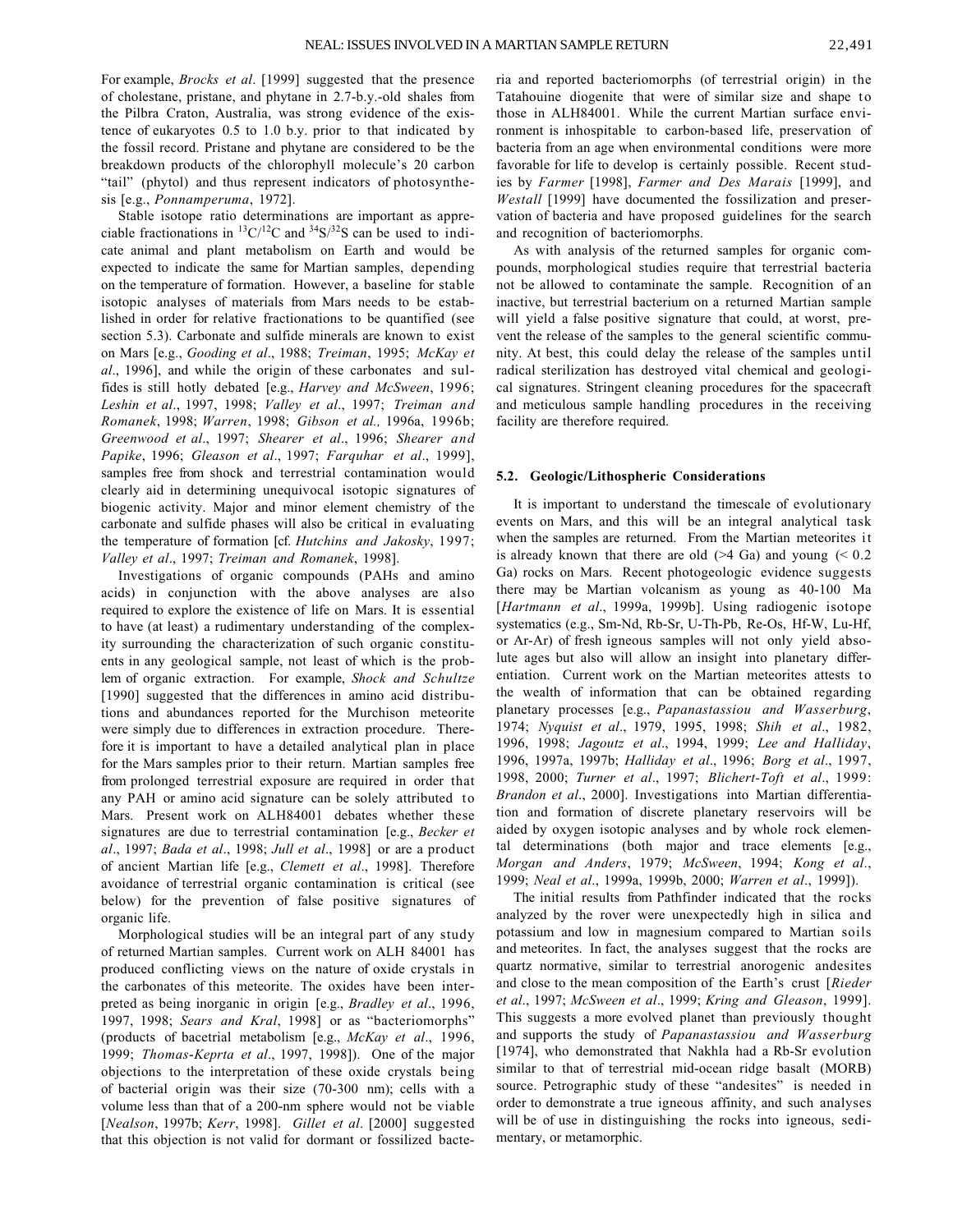#### **5.3. Atmospheric Considerations**

Evidence for atmospheric evolution and climate changes on Mars should be preserved in the stable isotopic signatures of volatile elements in a variety of weathered Martian materials. In addition, the present-day Martian atmospheric composition needs to be further constrained so it can be compared with those determined from weathered materials and potentially act as a baseline standard for stable isotope fractionations to be constrained. Clearly, returning a sample of the present-day Martian atmosphere to Earth untainted presents significant logistical and engineering challenges for Mars sample return missions. Oxygen, carbon, and hydrogen isotope determinations from hydrous and carbonate minerals, water vapor, and carbon dioxide will yield critical information such as (1) estimating the temperatures of formation of the mineral assemblages; (2) determining whether or not the minerals in such rocks or in the bulk soil were formed in equilibrium or if they represent different stages of mineral formation; (3) evaluating the contribution of deep-seated igneous (juvenile?)  $H<sub>2</sub>O$  to the surface rocks and to the atmosphere (if high-temperature igneous or metamorphic minerals, e.g., micas and amphiboles, are returned from Mars, comparisons with similar assemblages on Earth can be made); (4) using D/H data to help define the total amounts of  $H<sub>2</sub>O$  and hydrogen loss through hydrodynamic escape from Mars, as well as the degree of isotopic fractionation that accompanied atmospheric escape; (5) using D/H analyses to determine any contribution of deuterium-free solar wind hydrogen to the Martian atmosphere and regolith and to help define the extent of cosmic ray spallation deuterium in the surface minerals; (6) using D/H,  $^{18}O/^{16}O$ , and  $^{17}O/^{16}O$  ratios to trace the hydrologic cycle on Mars and interpreting the mechanisms and temperatures involved in the hydration of primary Martian minerals; and (7) fluid-rock ratios during the formation of altered materials.

Noble gas ratios in the atmosphere are also required in order to better constrain the Viking results, allowing the evaluation of any signatures reflecting planetary degassing, as well as giving a better comparison for trapped gas compositions of (potential) Martian meteorites. Trapped gases have proven invaluable in establishing a Martian origin for the SNC meteorites [e.g., *Pepin*, 1985] and could yield informa-tion regarding the degassing of the planet and atmospheric evolution. Changes in atmospheric density can be evaluated through soil profiles by determining the specific activities of long-lived radionuclides produced by cosmic ray spallation reactions (e.g., <sup>14</sup>C, <sup>3</sup>He, <sup>10</sup>Be, <sup>22</sup>Na, <sup>26</sup>Al, <sup>39</sup>Ar, <sup>53</sup>Mn, <sup>81</sup>Kr), although such studies will also have to evaluate lateral soil mixing through wind-blown dust. Measurements of these radionuclides at the surface may be able to characterize the spatial and general nature of the cosmic ray flux.

# **6. What are the Potential Areas of Contamination During Collection, Return, and Processing/Curation on Earth?**

There are distinct stages involved in a Mars sample return mission, each of which could introduce contamination or alter the nature of the sample from its original (pristine) Martian state: (1) preparation and acquisition of a sample for loading into a sample return capsule (e.g., chipping, scooping, drilling); (2) loading into and sealing of the sample return capsule; (3) lift-off from Mars; (4) travel to Earth; (5) acquisition at Earth; (6) transfer to quarantine/curation facility; (7) unsealing and processing; and (8) long-term curation.

How will we know if a sample from Mars has been contaminated? *Gooding* [1990] suggested that the Martian meteorite Shergotty be used as a reference composition for Mars samples, but the Martian meteorites have been affected by terrestrial contamination, especially in organic compounds [e.g., *Steele et al*., 1999]. Furthermore, the results from Pathfinder suggest these meteorites may not be representative of rocks at the surface of Mars [*Rieder et al*., 1997; *McSween et al*., 1999], and there is a large compositional variation in the Martian meteorite suite. Again, we concur with MSHARP [*Carr*, 1999] in that it is critical, through careful planning and design, that samples returned from Mars be effectively isolated on the surface of Mars prior to return to Earth. Without knowing the composition of potential contaminants (i.e., spacecraft components), it will be difficult to identify sources and amounts of terrestrial contamination or chemical/physical changes that have affected returned samples since being removed from Mars.

An added complication of returning Martian samples is the potential for the presence of life. The issue of planetary protection, both for Earth and Mars, is where two opposing axioms collide: it is required that any potential biological life forms from Mars not be accidentally introduced on Earth, but any measures implemented to achieve this should not compromise the integrity (pristinity) of the returned samples. Furthermore, parts of the spacecraft sample collection devices and containers that come into direct contact with the samples need to be sterile and free of organic materials. MSHARP [*Carr*, 1999] has recommended that the spacecraft be cleaned to at least Pathfinder standards (12 spores  $m^2$  and  $\leq 2.4 \times 10^4$ total) with the components coming into contact with the samples being cleaned to a higher standard. We endorse this as a minimum recommendation as it is an essential step to ensure that the chemical and biological signatures contained in the samples are truly Martian in character and false positive signatures of organic life are prevented.

#### **6.1. Importance of Temperature and Pressure**

Figure 1 delineates the critical temperature milestones for potential changes in Mars samples [e.g., *Gooding*, 1990]. The effects of temperature and pressure on the integrity of returned samples are intimately related. For example, preservation of Martian water ice without sublimation, melting, or isotopic exchange is critical for investigating hydrologic cycling. Liquid water may facilitate relatively rapid isotopic and geochemical transport and exchange, thus altering the geochemical signatures of any returned sample, as well as facilitating sample cross contamination. Changes in critical biogenic parameters can also occur. Furthermore, degradation of certain biogeochemical compounds begins at 253-263 K [*Gooding*, 1990], and there is evidence for measurable reaction rates of enzymes at ~250 K [*Franks*, 1982]. Salt minerals may undergo stable isotope exchange at subfreezing temperatures, and while oxygen isotope exchange may be sluggish, hydrogen exchange could be significant (~10‰) over a period of months [*Kyser*, 1987]. If temperature is raised above the freezing point of water, carbon isotope exchange reactions could be significant for  $CO_2$ - $CO_3$ <sup>2</sup> in aqueous solutions [e.g., *Emrich et al.*, 1970; *Kyser*, 1987], with a fractionation factor of 1.009 at 293 K ( $20^{\circ}$ C). Above 373 K, oxygen isotope exchange rates in clay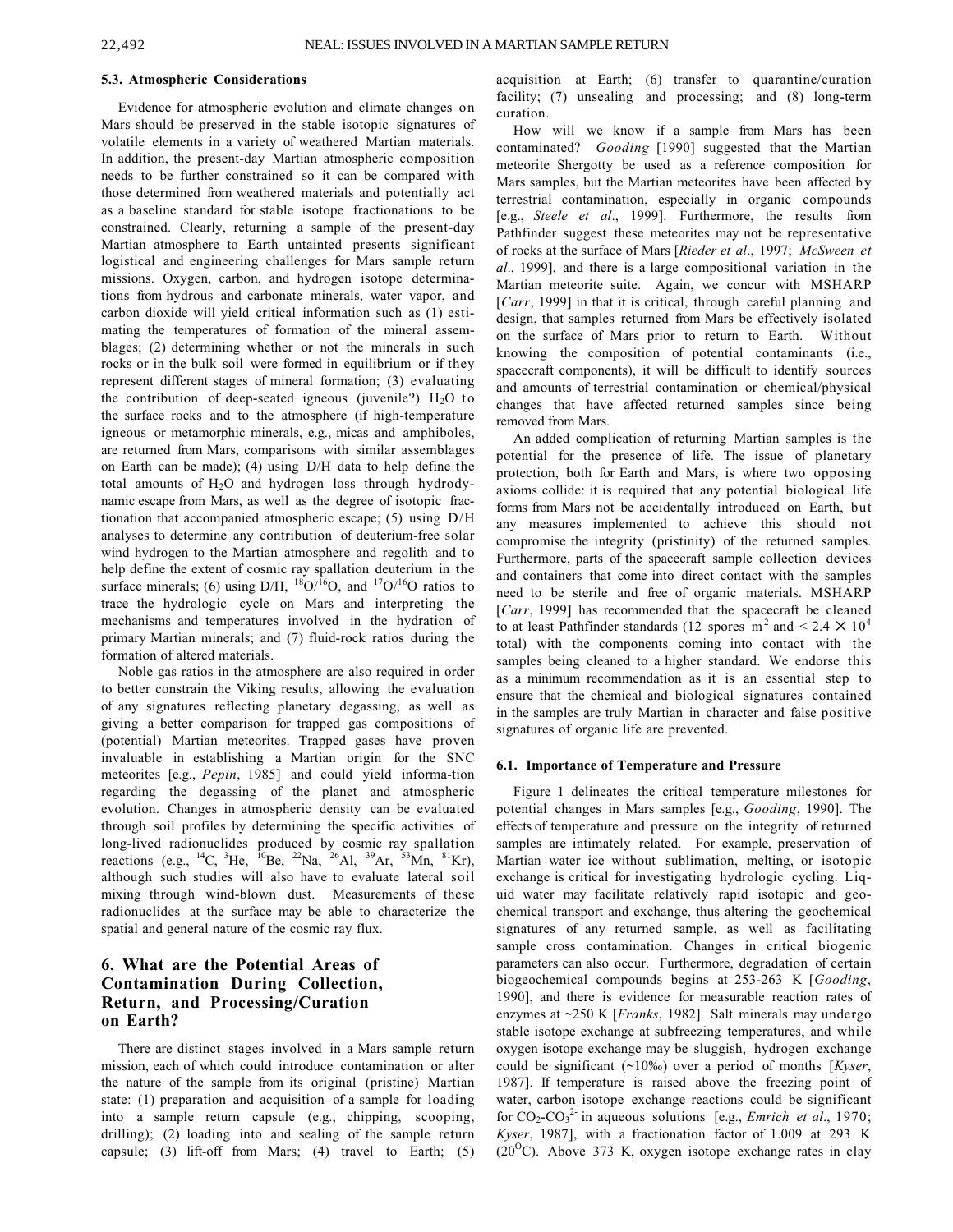

**Figure 1.** Potential temperature effects on Martian samples. Soil and summer surface atmosphere temperature ranges from the two Viking landers are also shown.

minerals and related silicates are significant [*O'Neil*, 1987]. Above 280-290 K, any vaterite (low-temperature polymorph of CaCO3) would irreversibly invert to calcite, possibly obliterating evidence of carbonate formation mechanisms on Mars [*Gooding*, 1990].

*Cole and Ohmoto* [1986] published the results of theoretical calculations and a compilation of experimental data from the literature that documented diffusion rates and isotope exchange for a variety of minerals. For example, diffusion rates at 573 K (300<sup>o</sup>C) would be of the order of 3  $\times$  10<sup>-7</sup> cm<sup>2</sup> yr<sup>-1</sup> for anhydrous minerals. Such rates maybe several orders of magnitude larger for hydrous minerals, especially those with open crystal structures, such as clays. The presence of a fluid again enhances these diffusion rates, but most isotopic exchange in mineral-fluid disequilibrium systems is controlled by surface reactions [e.g., *O'Neil and Taylor*, 1967; *Giletti*, 1985]. *Cole and Ohmoto* [1986, equation 32] derived a rate model for isotopic surface exchange using experimental data and concluded that below  $300^{\circ}$ C, a hierarchy of surface exchange rates existed in the approximate order:

Ba-Sr carbonates > Ba-Ca sulfates > Ca-Mg carbonates and

Na/K feldspars  $\geq$  kaolinite  $>$  quartz  $>$  paragonite  $>$  pyroxenes.

These exchange rates are quantified as between  $1 \times 10^{-10}$ and  $1 \times 10^{-6}$  mol m<sup>-2</sup> s<sup>-1</sup> at 300<sup>o</sup>C and between  $1 \times 10^{-11}$  and  $1 \times 10^{-7}$  mol m<sup>-2</sup> s<sup>-1</sup> at 100<sup>o</sup>C. Clearly, over extended time periods, once the connection to Mars ambient conditions has been broken, such as orbiting Mars and the trip back to Earth, there is time for significant isotopic exchange to occur. This is particularly problematic if any water ice melts, providing a ready reservoir for isotopic exchange.

Raising the temperature above the freezing point of water would start to significantly change the pressure in any sample container through the release of gases either by mineral breakdown or evaporation (Table 2). The trace oxygen-rich compound(s) discovered by the gas exchange experiments on the Viking lander [*Oyama and Berdahl*, 1977] would irreversibly decompose by reaction with any available water to liberate oxygen between 273 and 300 K (but note that these are minor components). The Viking lander biology experiments [*Klein*, 1978] demonstrated an irreversible decline in reactivity of the oxidants in Martian sediments upon heating over the 320-400 K range. It is evident that the stable isotope compositions (H, O, C, S) can potentially be altered from the initial pristine Martian signatures, thus reducing the value of these samples for investigating both extinct and extant biogenic activity, climatic change, and carbonate/sulfate formation. In addition, certain organic compounds produced from the decay of microbial matter can be mobilized at relatively low temperatures (Table 3).

Clays are a particularly important group of minerals that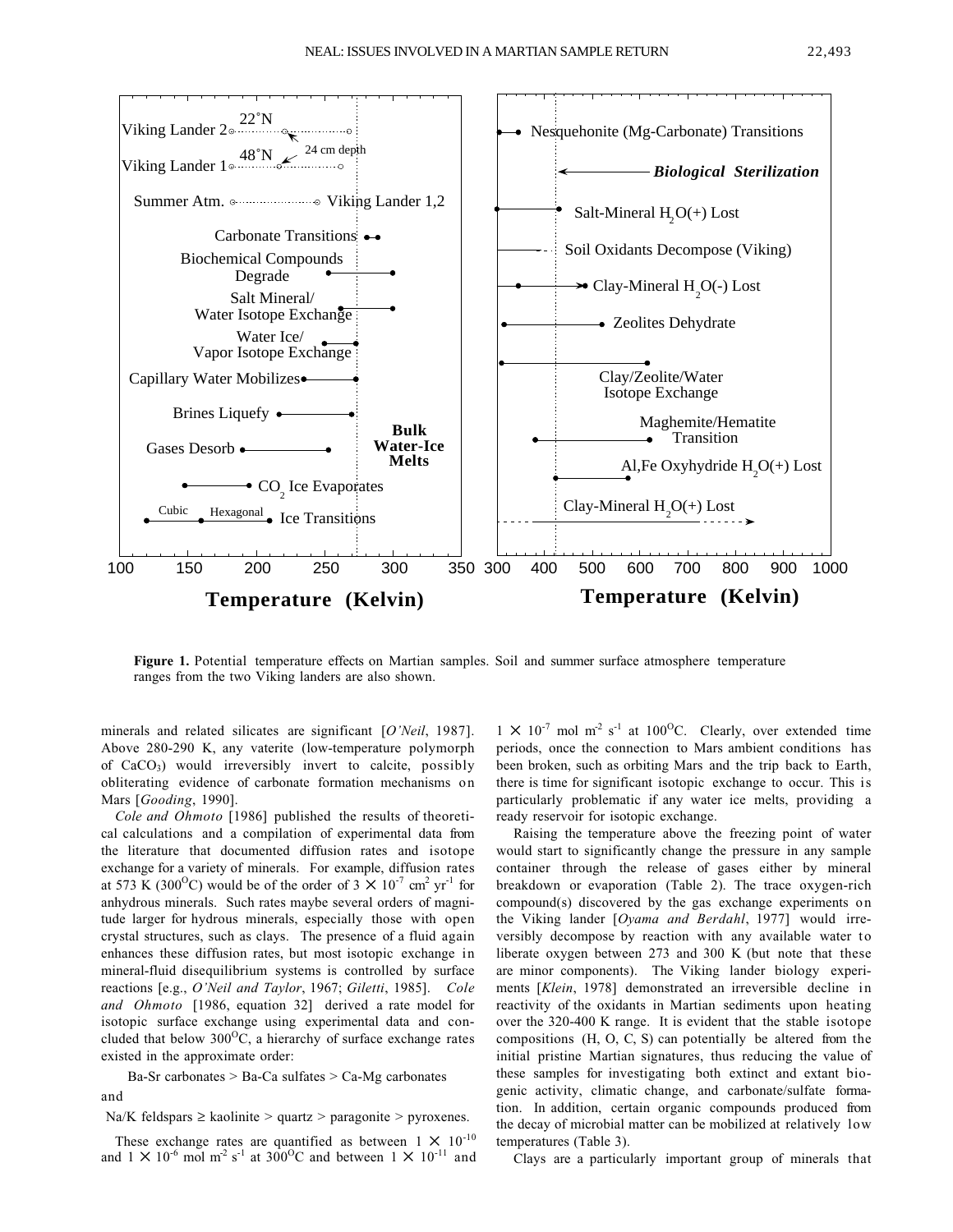**Table 2.** Volatile-Release Temperatures of Geologic Materials Heated 10 K min<sup>-1</sup> Under 1 atm of Dry Nitrogen<sup>a</sup>

| Mineral                     | Chemical Formula                                                             | Temperature of Initial<br>Decrepitation <sup>b</sup> , K |
|-----------------------------|------------------------------------------------------------------------------|----------------------------------------------------------|
|                             | $Fe2(SO4)3·nH2O$<br>$FeSO_4$ -7H <sub>2</sub> O                              | 373 $(H2O)$<br>373 $(H2O)$                               |
|                             | $MgSO_4$ ·7H <sub>2</sub> O                                                  | 373 $(H2O)$                                              |
| Gypsum<br>Goethite          | CaSO <sub>4</sub> ·2H <sub>2</sub> O<br>FeO(OH)                              | 383 (H <sub>2</sub> O)<br>493-513 $(H2O)$                |
| Dickite                     | $Al_2Si_2O_5(OH)_4$                                                          | 673 $(H2O)$                                              |
| Diaspore<br>Magnesite       | AIO(OH)<br>MgCO <sub>3</sub>                                                 | $673$ (H <sub>2</sub> O)<br>703 $(CO2)$                  |
| Kaolinite                   | $(Al_2Si_2O_5(OH)_4$                                                         | 713 $(H2O)$                                              |
| Siderite<br>Montmorillonite | FeCO <sub>3</sub><br>$(Na, Ca)_{0.3}(A1, Mg)_{2}Si_{4}O_{10}(OH)_{2}nH_{2}O$ | 738 $(CO2)$<br>848 (H <sub>2</sub> O)                    |
|                             | $FeSO_4$ -7H <sub>2</sub> O                                                  | 873 $(SO2)$                                              |
| Dolomite                    | $Fe2(SO4)$ <sub>3</sub> . $nH2O$<br>CaMg(CO <sub>3</sub> ) <sub>2</sub>      | 873 (SO <sub>2</sub> )<br>903 $(CO2)$                    |
| Calcite                     | CaCO <sub>3</sub><br>$MgSO_4$ -7H <sub>2</sub> O                             | 933 (CO <sub>2</sub> )<br>1143(SO <sub>2</sub> )         |
|                             |                                                                              |                                                          |

<sup>a</sup> Adapted from *Kotra et al.* [1982] and *Gooding* [1990].

<sup>b</sup>Gaseous species given in parentheses.

will, if present, yield significant information about Mars. It has been suggested by some that Martian soils contain smectitic clays (cf. S. Guggenheim, presentation for Mars 2003 Science Working Group Meeting held May 12 and 13, 1999. Arcadia, California, for the Mars 03/05 Sample Return Project).

**Table 3.** Melting and Boiling Points of Organic Compounds Representative of Prebiotic and Bacterial Activity<sup>a</sup>

| Compound      | Formula                                                                                | Melting<br>Point, K | Boiling<br>Point, K |
|---------------|----------------------------------------------------------------------------------------|---------------------|---------------------|
| Methane       | CH <sub>4</sub>                                                                        | 90.4                | 111.3               |
| Ethane        | CH <sub>3</sub> CH <sub>3</sub>                                                        | 101                 | 188.4               |
| Propane       | $CH_3CH_2CH_3$                                                                         | 85.9                | 230.8               |
| <b>Butane</b> | $C_4H_{10}$                                                                            | 138                 | 272.5               |
| Pentane       | $CH3(CH2)3CH3$                                                                         | 143.3               | 309.1               |
| Hexane        | $C_6H_{14}$                                                                            | 179                 | 241.3               |
| Benzene       | $C_6H_6$                                                                               | 278.5               | 353.1               |
| Heptane       | $C_7H_{16}$                                                                            | 183.5               | 371.6               |
| Toluene       | $C_6H_5CH_3$                                                                           | 178                 | 383.6               |
| Octane        | $CH3(CH2)6CH3$                                                                         | 216.2               | 398.6               |
| Ethylbenzene  | $C_6H_5CH_2CH_3$                                                                       | 178                 | 409.2               |
| Adenine       | $C_{10}H_{13}N_5O_4$                                                                   | 508                 | ---                 |
| Xylene        | $(CH_3)_2C_6H_4$                                                                       | 247.8               | 417.4               |
| Glycine       | $H2NCH2CO2H$                                                                           | $535^{\rm b}$       |                     |
| Alanine       | $CH_3CH(NH_2)CO_2H$                                                                    | $433.5^{\circ}$     |                     |
| Aspartic acid | HO <sub>2</sub> CCH <sub>2</sub> CH(NH <sub>2</sub> )CO <sub>2</sub> H                 | 542                 |                     |
| Glutamic acid | HO <sub>2</sub> CCH <sub>2</sub> CH <sub>2</sub> CH(NH <sub>2</sub> )CO <sub>2</sub> H | $448^\circ$         |                     |
| Aminobutyric  |                                                                                        |                     |                     |
| acid          | C <sub>2</sub> H <sub>5</sub> CHNH <sub>2</sub> CO <sub>2</sub> H                      | sublimes            | 565-577             |
| Valine        | $(CH3)2CHCH(NH2)CO2H$                                                                  | 571                 | sublimes            |
| Serine        | $HOCH_2CH(NH_2)CO_2H$                                                                  | 501                 | decomposes          |
| Threonine     | CH <sub>3</sub> CH(OH)CH(NH <sub>2</sub> )CO <sub>2</sub> H                            | 503                 | decomposes          |
| Isoleucine    | $C_2H_5CH(CH_3)CH(NH_2)CO_2H$                                                          | 566                 | sublimes            |
| Leucine       | $(CH_3)_2CHCH_2CH(NH_2)CO_2H$                                                          | 566                 | sublimes            |
| Heptadecane   | $CH3(CH2)15CH3$                                                                        | 295                 | 576                 |
| Octadecane    | $CH_3CH_2)_{16}CH_3$                                                                   | 301                 | 581                 |
| Cholestane    | $C_{27}H_{48}$                                                                         | 353                 | 523                 |
| Pristane      | $C_{18}H_X$                                                                            | nd                  | nd                  |
| Phytane       | $C_{20}H_Y$                                                                            | nd                  | nd                  |

 $^{a}$ Data from *Weast* [1988]; nd, no data.

*<u>b</u>*Decomposition temperature.

c Sublimation temperature.

These phyllosilicates contain structural and adsorbed water and can readily fit inorganic cations,  $H<sub>2</sub>O$  (potentially yielding information on the Martian water budget), and organic molecules (with implications for life) between the structural layers. Clays have been shown to be particularly sensitive to temperature fluctuations, showing significant compositional varia-tions as a result of subtle variations in temperature [e.g., *Guggenheim and Koster van Groos*, 1999]. The stability of interlayer water in clays is affected by the water fugacity [e.g., *Guggenhein and Koster van Groos*, 1992]. Dehydration of water absorbed on the clay surfaces as well as interlayer  $H_2O$ has been demonstrated to occur at <373 K (<100<sup>o</sup>C), sometimes as low as <323 K (<50<sup>o</sup>C) [*Guggenheim and Koster van Groos*, 1999]. Clearly, important climatic information can be recorded by clays but is easily lost if temperatures are raised much above 273 K.

The atmosphere of Mars is dominated by  $CO<sub>2</sub>$ , rather than  $N<sub>2</sub>$ and O2, as it is on Earth (Table 4). *Hess et al*. [1980] reported Martian atmospheric pressure variations of between 6.5 and 10.0 mbar. The pressure difference has implications for preserving the pristinity of atmospheric samples. *Fanale and Cannon* [1979] demonstrated that the amount of absorbed CO<sub>2</sub> on Martian analogue samples increased through decreasing temperature. *Gooding* [1990] argued that any returned samples should be kept below 230 K in order to minimize the release of absorbed  $CO<sub>2</sub>$  and to make the effect of  $H<sub>2</sub>O$ desorption negligible (note that MSHARP, through *Carr* [1999], recommended 240 K). While the low temperature increases stable isotope fractionation factors, it also decreases reaction rates. The other alternative proposed by *Gooding* [1990] was to degas the samples prior to sealing them in containers. The latter option would certainly alter the samples, destroying biological, sedimentological, and climatic information and is not recommended.

The above discussion demonstrates the importance of temperature control on both pressure and mineral/compound stability and composition. *Gooding* [1990] emphasized the importance of headspace gas pressure in the sample return container. Indeed, it may be desirable to analyze headspace gases upon the initial opening of the sample container in order to get a better understanding of atmospheric composition and/or

**Table 4.** Near-Surface Atmospheric Compositions (Volume Basis) on Mars<sup>a</sup> and Earth

| Gas             | Mars, $%$         | Earth, $\%$      | <b>Estimated Leakage</b><br>Rate, cm <sup>3</sup> STP |
|-----------------|-------------------|------------------|-------------------------------------------------------|
| CO <sub>2</sub> | 95.3              | 0.03             | Negligible                                            |
| $N_{2}$         | 2.7               | 78.1             | $7 \times 10^{-4}$                                    |
| Ar              | 1.6               | 0.93             | $9 \times 10^{-6}$                                    |
| O <sub>2</sub>  | 0.13              | 21.0             | $2 \times 10^{-4}$                                    |
| $H_2O$          | 0.03 <sup>c</sup> | 0.8 <sup>d</sup> |                                                       |
| <sub>CO</sub>   | 0.07              | $\leq 1$ ppm     |                                                       |
| O <sub>3</sub>  | $0.03$ ppm        | $< 0.1$ ppm      |                                                       |
| Ne              | $2.5$ ppm         | $1800$ ppm       | $2 \times 10^{-8}$                                    |
| Kr              | $0.3$ ppm         | $100$ ppm        |                                                       |
| Xe              | $0.08$ ppm        | 8 ppm            | $8 \times 10^{-11}$                                   |

<sup>a</sup>Mars data are from *Owen et al.* [1977] and *Gooding* [1990].

Estimated contamination from Earth's atmosphere for leakage into a 1000 cm<sup>3</sup> Mars sample container at a rate of  $10^{-9}$  cm<sup>3</sup> STP s<sup>-1</sup> for 10 days [Bogard et al., 1979].

Typical value, known to vary.

 $\rm{d}50\%$  relative humidity at 298 K.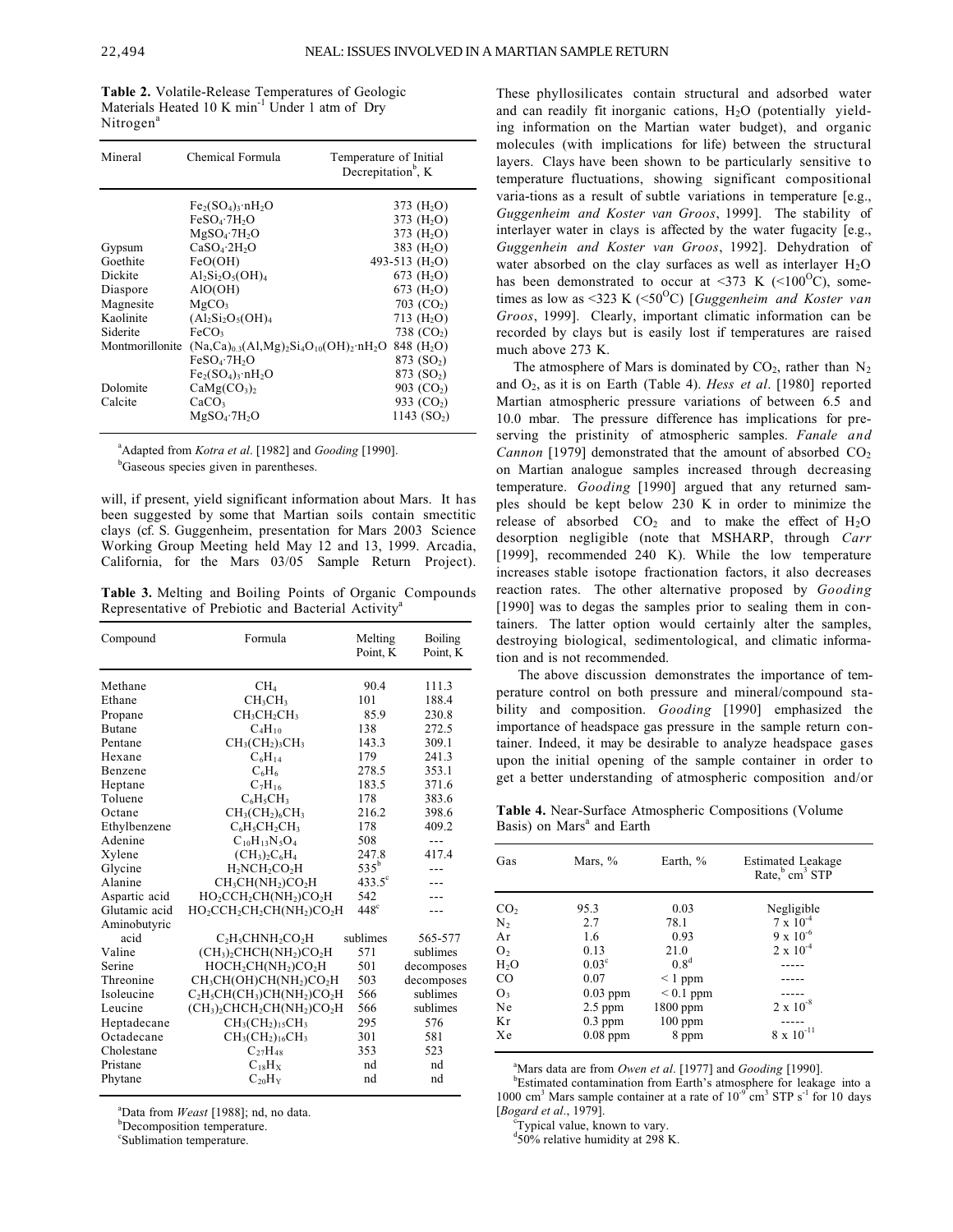understand sample degassing during the return to Earth by comparison with the Viking data. *Gooding* [1990] recommended that headspace pressure be  $\leq 1 \times 10^5$  Pa for unweathered igneous rocks and  $\leq 1 \times 10^3$  Pa for weathered materials, soil, sediment, and deep regolith samples. The headspace pressure could be controlled by temperature. Therefore we support the recommendation of MSHARP and thereby those of *Gooding* [1990] regarding headspace pressure that the samples should be kept at or below 240 K and that the sample containers should be sealed on the surface of Mars. Efficient seals are required not only from a planetary protection perspective but from a scientific viewpoint also. For example, a poorly sealed container could allow the samples to degas while in space, altering the chemical and isotopic signatures of the samples. As noted above, this can have profound implications for expanding our knowledge of Martian climate and water budget.

Finally, once on Earth, contamination from terrestrial gases at a higher temperature than on Mars could facilitate isotopic exchange, thus further masking the Martian signature of these samples. Perhaps the most profound outcome of a poor sample container seal is the contamination of the samples by terrestrial bacteria once back on Earth, thus yielding a false positive indication of life on Mars.

#### **6.2. Collection of Samples**

In this discussion it is assumed that any sample return mission will include a rover-mounted drilling/coring device that will have a maximum depth penetration of 5 cm (but extracts this in two 2.5 cm core lengths) and a diameter of 8 mm [cf. *Arvidson et al*., 2000]. The rover will also contain a scooping device to sample the regolith. The lander will contain a drill that can penetrate 0.5 m into the regolith. The cores will be stored in a container for the return to Earth. Many of the points discussed here are also pertinent for other sample collection mechanisms, such as scoop and grab samples. Collection of fresh rock samples in this way will be the most invasive method, and it can potentially cause substantial contamination from the abrasion of the coring device and from terrestrial bio-organic material if the device has not been cleaned thoroughly. Therefore a number of factors will be considered when evaluating rock coring via the rover: (1) drilling rate (heating through friction), (2) sample-sample contact (cross contamination), (3) inorganic trace element contamination, and (4) use of Teflon and organic contamination.

**6.2.1. Drilling rate***.* The drilling rate will be dependent on power supply and the type of motor used to drive the drill bit. In all probability these will be optimized to be the most economical such that there should not be appreciable heating of the rock sample during coring. However, only small temperature increases have the potential to radically alter the chemical and physical composition of certain types of sample (e.g., Figure 1). It is recommended that a clear understanding of how the drill will operate be acquired through proficient testing of the drill system prior to assembly of the spacecraft.

**6.2.2. Sample-sample contact**. Sample-sample contact is a critical issue especially for scoop or grab samples as these will be of nonuniform size and therefore difficult to package. If a variety of samples are collected (i.e., cores and scoop), we strongly recommend that they not just be placed in a single container. The optimal design would be to have the cores separate from each other and the sample container be designed to have a separate compartment(s) for the scoop/grab sample(s). For the rock cores these will be of uniform size and relatively easier to handle. If it is assumed that the sample container will have 5-cm-long slots for rover core samples, then two cores may need to be put in the same sample slot. Should samples from different rocks be mixed? These could abrade and incur cross contamination during rover motions, lift off, and impact on Earth (see section 6.3). Should cores from the same rock be put on top of one another as the deepest (freshest) surface of the second core would then be in contact with weathered outer surface of the first core? Sample contamination, whether from other samples, the drill bit, or the spacecraft, is an issue that can be addressed by experiments (with subsequent geochemical analyses) centered on (1) drilling of different rock types by the corer without cleaning of the drill bit between samples and (2) putting two 2.5-cm cores of different rock types in a tube and subjecting them to movement and stress that may be encountered during the return to Earth. Clearly, it would be unacceptable to only half fill each sample slot (as only half the mass could be returned), except in rare cases where a special feature, such as a weathered surface may need to be preserved.

We recommend that each rock selected for sampling have two or four cores extracted (5-10 g per rock). Essential geoscience studies can be conducted with samples as small as 5 g, as demonstrated by analysis of lunar samples and rare meteorites. The minimum amount of sample necessary is dependent on the grain size of the rock; 5 g may be adequate for fine-grained rocks (which includes most Martian meteorites), but more is required for representative whole rock analyses of coarser rocks (e.g., ALH84001 and some Apollo Lunar Highland rocks). Even for fine-grained rocks, 5 g will leave little or no reserve material for future studies once planetary protection studies, organic and inorganic chemical analyses, and mineralogic-petrologic studies have been completed. Therefore we suggest 5 g per rock be a recommended minimum mass. We strongly urge, where possible, to double this mass up to a total of ~10 g (approximately equivalent to four cores per rock). This differs from the recommendation of MSHARP [*Carr*, 1999], which advocates that only a single core be taken from each of as many rocks as possible, as this would be difficult to execute given the limited time available for sampling once the mission has landed.

Unlike MSHARP, we do not feel that it desirable to mix lithologies within the same sample container unless absolutely necessary. This recommendation is made for the following reasons: (1) Assuming a rover-based coring mechanism, between every other 2.5-cm core, no travel time is necessary so drilling/sampling time (dependent on the life of the batteries) is maximized along with sample return (through optimal use of the sample container). (2) A significant portion of this sample could be used up in planetary protection experiments upon return, so it is most desirable to bring back the largest sample mass as possible but without compromising these samples by cross contamination. (3) As sample masses of individual rocks will be relatively larger, a portion can be placed on reserve for future analyses. However, we recognize that once a mission is underway, real-time decisions on sampling and sample storage will have to be made in order to maximize both the amount and diversity of samples collected.

Regolith samples will be collected by the scoop on the rover and the lander-mounted drill. While the lander drill will penetrate up to 0.5 m, the material sampled, at least in the top few centimeters, will be disturbed and contaminated by rocket exhaust. Therefore regolith sampling by the rover scoop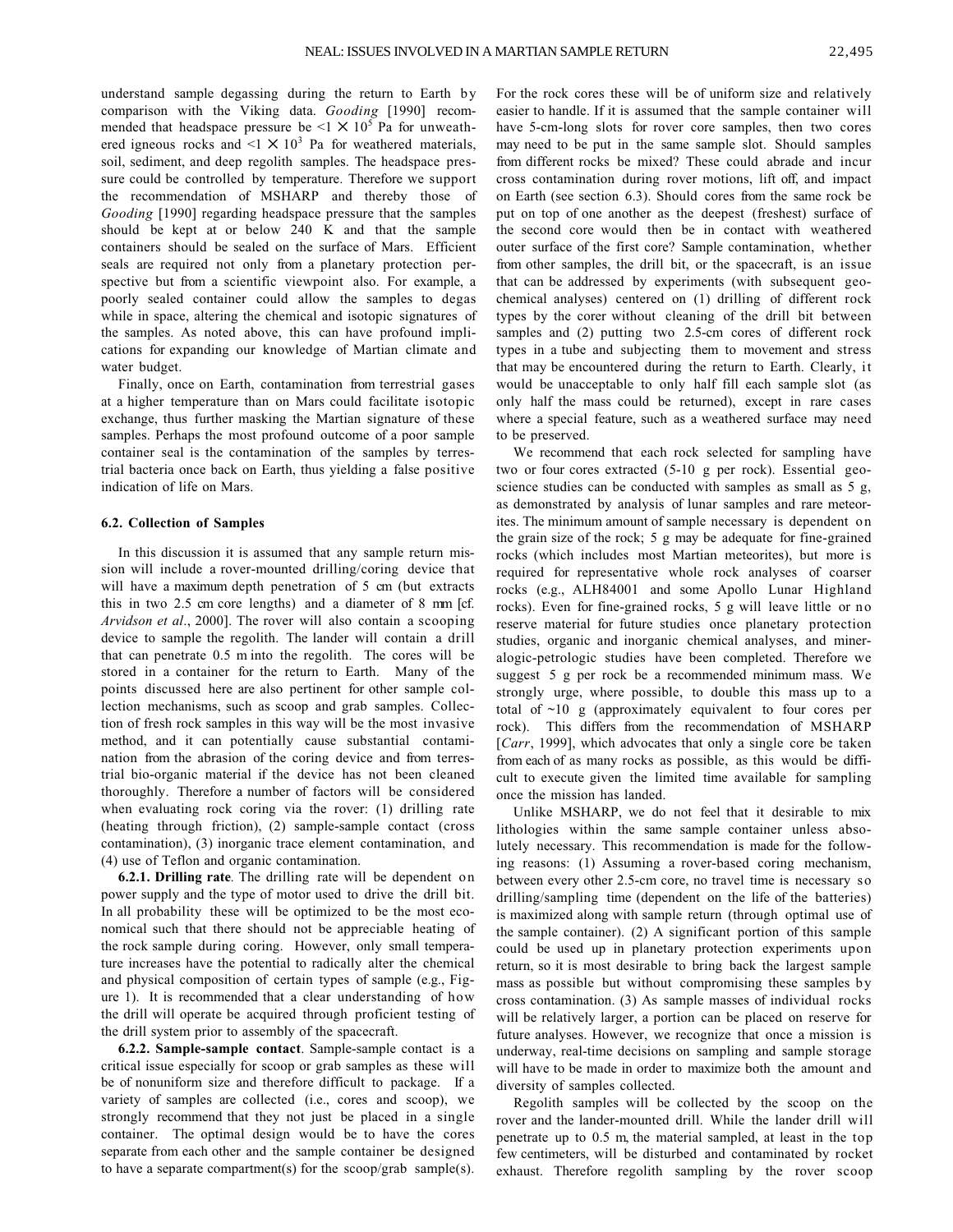should be undertaken well away from this disturbed and contaminated area. Regolith samples thus collected should then be isolated from each other and the rock cores in the sample container.

**6.2.3. Trace element contamination***.* If it is again assumed that fresh samples will be collected by a rover-based coring device [cf. *Squyres et al*., 1998; *Arvidson et al*., 2000], contamination of the Mars samples will be affected by contact with the drill bit and core housing (rover and lander drills), the push rod, the "Sheath" at the front end of the analytical instruments, the wire brush for drill bit cleaning, the scoop on the rover, and the sample container.

It is accepted that materials that offer the best drilling performance (centimeters per watt hour) should be chosen for the construction of the drill bit and will probably be tungsten carbide possibly coated with silicon nitride.

Tungsten carbide contamination of a rock sample could seriously affect the analysis of W, C, platinum group elements, Co, Zr, Nb, Hf, Ta [cf. *Jain and Neal*, 1997] and also W-Hf, Lu- $Hf + Re-Os$  isotope determinations, although actual tests are needed to evaluate the significance of this. Use of silicon nitride may give an overestimation of silica content, a parameter that has gained significance from the Pathfinder results [*Rieder et al*., 1997; *McSween et al*., 1999; *Kring and Gleason*, 1999] in understanding the evolution of Mars. In addition, it may also disturb the isotopic composition of any N-bearing compounds (e.g., nitrates). Recent inovations suggest that the drill bit could be fashioned from synthetic diamond or natural cleavage-free diamond [*Myrick et al*., 2000]. If such a drill bit is used, its carbon isotope composition must be well known in order to assess any contribution of the drill bit to the carbon isotope budget of the rock sample through abrasion. This could affect the interpretation of biotic and prebiotic signatures.

The wear on the drill bit can be assessed on the surface through force/torque required to drill, current sensing (centimeters per watt hour), and visual inspection of the drill bit. We reinforce the recommendation of MSHARP that there should be no artificial tracer placed in the drill bit because the deliberate contamination by addition of tracers could interfere with data interpretation. Therefore contamination needs to be understood through (1) drilling experiments on rocks of different lithologies and permeabilities (it is recommended that rocks of different permeabilities need to be drilled in order to assess contaminant penetration into the interior of the core); (2) analysis of the drill bit used in these experiments (it is recommended that as many elements as possible should be quantified for these materials and by different analytical techniques.); and (3) manufacturing of spare final drill bits (both rover and lander drills), push rod, sheaths, and wire brushes, as well as sample container material when the final parts are made so their composition, as well as any elemental zonation in these materials, can be determined.

**6.2.4. Use of Teflon and organic contamination**. Use of plastics could cause severe problems with regard to organic contamination during sample collection. Use of unplasticized fluorocarbon Teflon (PFA, FEP [*Townsend*, 1990]) as the sample holder sleeve material needs to be fully evaluated. Will Teflon be inert under the conditions of space and unshielded from cosmic/solar radiation? If it breaks down, will the products be recognizable? Will static buildup cause dust to adhere to the sample holder that could cause problems of cross contamination but also may prevent insertion of core samples into the sleeves? Will it become brittle and prevent sample insertion? If any other plastics are used, similar sorts of questions must be asked and the purest forms should be used (see section 6.6). CAPTEM recommends that if Teflon is to be used, PFA or FEP should be used as a baked on coat on the metal of the sample container, rather than a separate insert, as this reduces the possibility that the sleeve could come loose, preventing sample insertion. The use of Teflon in this way will provide some degree of cushioning for the samples and reduce abrasion of the container. In addition, Teflon could also provide a mechanism for returning and preserving the pristinity of an atmospheric sample if seals of sufficiently low leak rate can be manufactured and tested within budgetary and time constraints.

#### **6.3. Caching of Samples and Return to Earth**

The samples returned should contain, as far as is feasible, unadulterated Martian signatures. Table 5 highlights the preservation hazards for these samples. Contamination of the samples can begin during collection, but the sample container design is critical for (1) preventing sample/container interactions and sample cross contamination; (2) planetary protection issues; and (3) terrestrial contamination of the samples.

Requirements of the Mars sample container and the return spacecraft are as follows: isolation of the samples from microbial, dust, gaseous, and radiative contamination on the surface of Mars; protection of the physical and chemical integrity of the samples; and that both the sample container and spacecraft should not induce changes in properties of the samples (e.g., induced magnetization, chemical contamination).

The ideal situation would be to hermetically seal the samples in the sample container after the last sample has been cached such that they are isolated in all respects. This would remove the need for sterilization on the Martian surface that is essentially unverifiable and potentially very damaging to sample integrity. Seal materials will need to be chosen carefully after the experience with the Apollo samples. For example, *Allton* [1989] reported that a seal composed of an indiumsilver alloy was used as a seal material in boxes containing lunar samples. The results of subsequent analyses for In and Ag in at least some lunar samples are often questioned because of this. However, if such In-Ag seals are gas tight, the potential contamination may be a trade-off worth making if a pristine Martian atmospheric sample can be returned.

The seal used on Mars would need to be gas tight, impact proof, and act as a biogenic barrier (both to prevent Martian contamination of Earth and vice versa). Use of High Efficiency Particulate Air (HEPA) filters has proven effective in effectively isolating contained samples from biologic contamination [e.g., *Brunkhorst et al*., 1999]. If the sample container design achieved these goals, the samples could be isolated on Earth and studied for signs of life.

It is recommended that to the extent feasible, any exposure of the cached samples to temperatures significantly higher (during the return to Earth) than the ambient Mars surface temperature be avoided. Ideally, the samples should be kept below 240 K in order to approximate the temperature at which they were collected. This may be difficult during reentry and impact on Earth. Any rise in temperature will result in evolution of gases, isotopic exchange, and degradation of sample pristinity (see Figure 1). If temperature and pressure are controlled in the sample container so that gases emanating from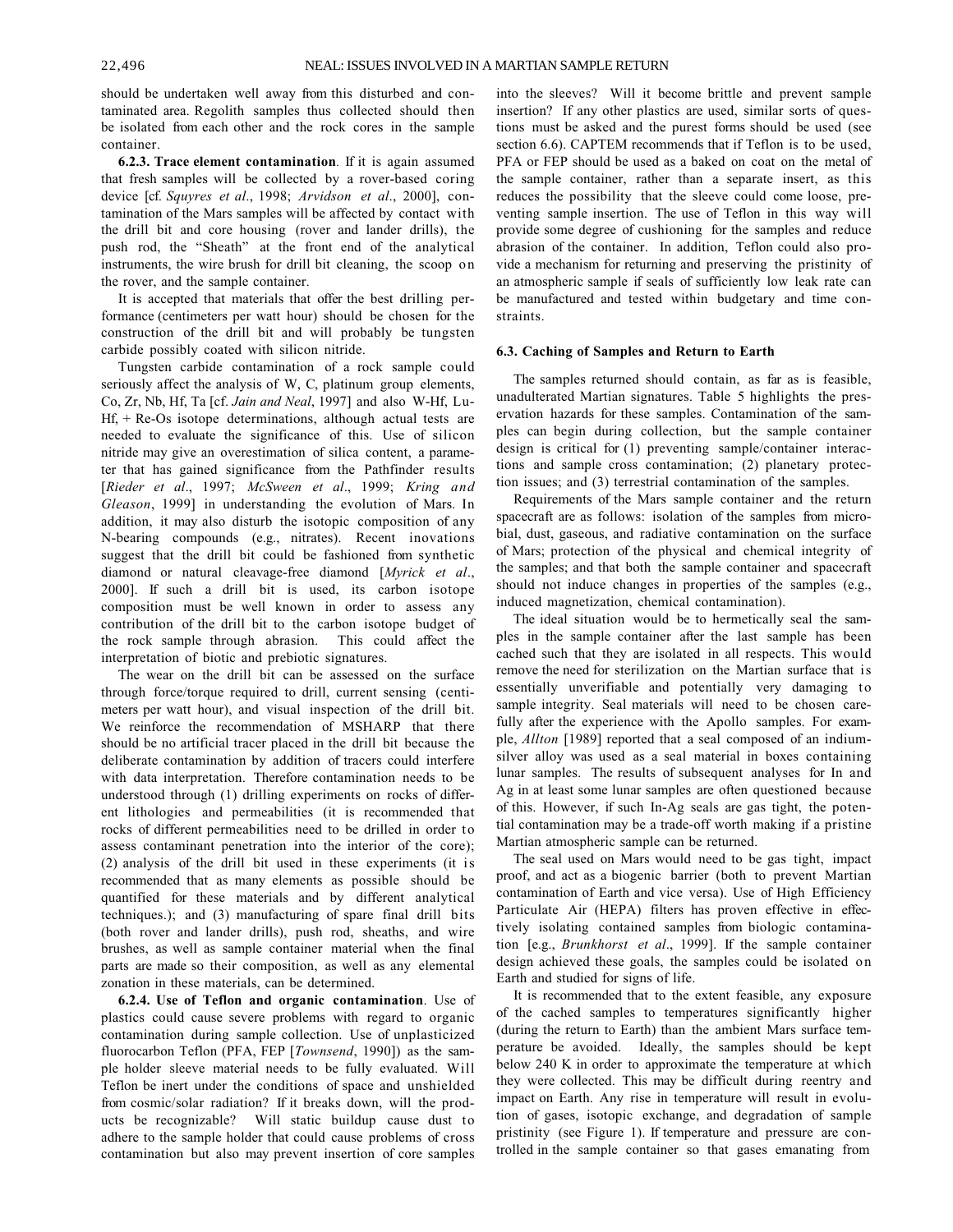| Hazard                               | Definition                                                                                                                                                                                                                                                                                                                     | Recommendation                                                                                                                                                                                                                                                                        |
|--------------------------------------|--------------------------------------------------------------------------------------------------------------------------------------------------------------------------------------------------------------------------------------------------------------------------------------------------------------------------------|---------------------------------------------------------------------------------------------------------------------------------------------------------------------------------------------------------------------------------------------------------------------------------------|
| Contamination                        | addition of extraneous solid, liquid, or gaseous matter that<br>compromise, or<br>complicate,<br>preclude<br>would<br>measurement of natural (Martian) chemical, biologic,<br>or isotopic compositions of a sample                                                                                                             | effective sample isolation on the Martian surface<br>(rock and regolith sample).<br>$\leq$ 1% of each element/compound in the Viking<br>atmospheric analyses (atmospheric sample)                                                                                                     |
| Temperature                          | increases producing decrepitation of solids, evaporation<br>or desorption of volatile elements or compounds, or<br>chemical/ isotope exchange reactions among sample<br>components                                                                                                                                             | $\leq$ 240 K for all samples                                                                                                                                                                                                                                                          |
| Pressure                             | increase/decrease in confining (headspace) gas pressure<br>that would lead to desorption or surface displacement<br>of volatile elements or compounds, or solid-gas<br>reactions                                                                                                                                               | $\langle 1 \times 10^5$ Pa for unweathered igneous samples<br>$\langle 1 \times 10^3$ Pa for weathered rocks, soil, sediment, deep<br>regolith                                                                                                                                        |
| Ionizing<br>radiation                | bombardment of a sample by protons, neutrons, alpha or<br>beta particles, or photons (including X rays or gamma<br>rays) that would produce radiation damage or obscure<br>the record of radiation exposure on Mars                                                                                                            | minimum shielding of 5 g $cm-2$                                                                                                                                                                                                                                                       |
| Magnetic<br>fields                   | exposure to magnetic lines of force that would obscure<br>natural remnant magnetism in a sample or introduce<br>artifacts                                                                                                                                                                                                      | fields affecting the samples should be $\leq 5.7 \times 10^{-5}$ T<br>(1 Earth field)                                                                                                                                                                                                 |
| Acceleration and<br>shock            | mechanical disturbances that would alter/obscure natural<br>physical attributes of a sample (e.g., porosity, grain<br>shapes, particle size distributions, degree of<br>induration, layered sequences)                                                                                                                         | $\leq$ 2000 g for $\leq$ 1 ms (igneous rocks)<br>$<<$ 2000 g for $<$ 1 ms (sedimentary rocks)                                                                                                                                                                                         |
| Sample/<br>container<br>interactions | degassing of materials that could induce isotopic<br>exchange with the samples; physical breakdown of<br>part or all of the container, while unlikely, causing<br>mixing of terrestrial and Martian materials; physical<br>abrasion of the sample against the container that could<br>also introduce terrestrial contamination | isolation of individual samples (cores, scoop, etc.);<br>sample container to be made out of inert,<br>homogeneous material; lining of the container<br>with an inert, synthetic material (i.e., Teflon) to<br>reduce abrasion by having a cushion between the<br>sample and container |

**Table 5.** Preservation Hazards and Recommendations for Martian Samples

the samples are kept to a minimum, the only cross contamination possible is from mechanical breaking and mixing. This is especially critical for unconsolidated and weathered soil samples. Soil samples could mix with core material if the latter is disaggregated and mixed during lift off from Mars, movement during transit, and landing on Earth. Therefore we reemphasize our recommendation that the sample container have separate sections for cores and regolith samples.

The sample container and spacecraft should not generate magnetic fields that would adversely affect the samples by superimposing a different magnetic signature on them. *Gooding* [1990] argued that the samples should not be subject to magnetic field greater than that of Earth (5.7  $\times$  10<sup>-5</sup> T), and we see no reason to change this. Additionally, the possibility of induced magnetization may be greatly reduced if the samples are kept below 273 K (see Figure 1).

During transit between the surface of Mars and Earth, the samples will be subjected to unwanted doses of cosmic radiation (galactic and solar cosmic rays) that could affect the radiation record preserved in the Mars samples. *Gooding* [1990] argued for a baseline shielding value of 5 g  $cm<sup>2</sup>$  on the basis of two major concerns: (1) Naturally well-shielded samples taken from depth on Mars (e.g.,  $> 10$  cm) will be exposed to high doses of galactic cosmic rays upon excavation. (2) All Martian samples, regardless of depths of origins, will be exposed to high doses of solar cosmic rays (or their secondary products) after lift off from Mars.

The baseline shielding figure was proposed because there is a significant drop off in solar cosmic ray penetration above these values [e.g., *Arvidson et al*., 1981; *Reedy et al*., 1983].

Upon return to Earth, the samples will experience temperature rise, the effects of which are discussed above. Also shock from the impact could disaggregate and mix the samples and/or adversely affect any remnant magnetism. Clearly, the design of the sample container and return capsule is extremely important.

*Gooding* [1990] undertook empirical calculations to model shock and stress affects on a variety of assumed Martian geological samples using

$$
S = 98.1 \; N_g \; d^{2/3},
$$

where *S* (Pa) is stress,  $N_g$  is the "*g*" number of acceleration ( $N_g$ )  $= 0.385$  at the Martian surface), and *d* is the specific gravity of the sample. Stresses have been computed for a number of igneous (gabbro, basalt, andesite) and sedimentary (shale, sandstone, limestone) for up to 20 *g* (Figure 2). *Gooding* [1990] concluded that unit-mass samples of drift or "crusty/cloddy" material would fail at stresses exceeding *g* of ~7-11. Average blocky material should be resistant to stress-induced failure at all accelerations  $g < 35$  for a specific gravity of 2. It would appear from Figure 3 that coherent samples, if they were col-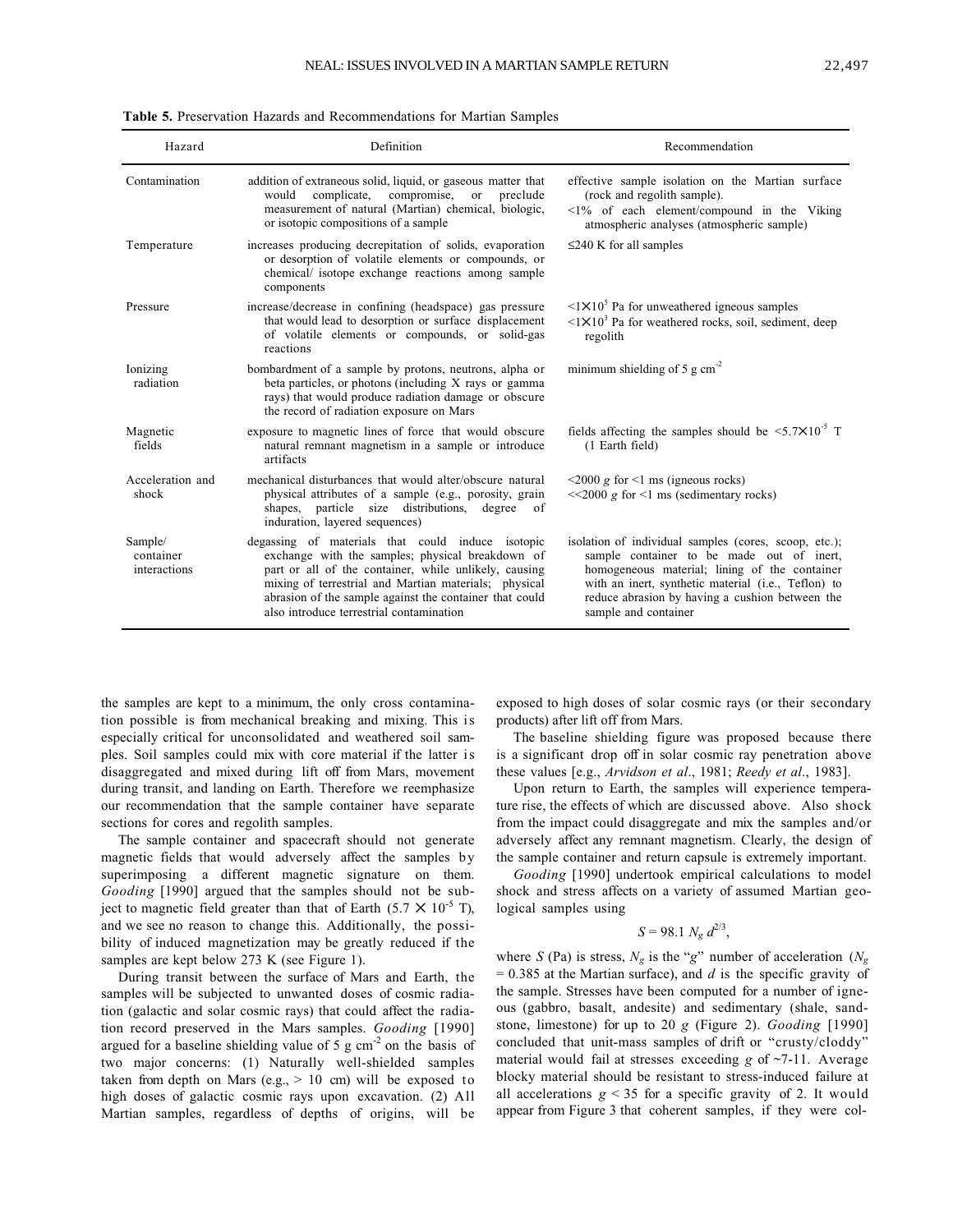

Figure 2. Acceleration force milestones for Martian samples collected as cubes of 1-cm dimensions. Positively sloping straight lines represent stress calculated as a function of " $g$ " number (where 1  $g = 981$  cm s<sup>-2</sup>) for igneous (basalt, gabbro, andesite) and sedimentary (shale, sandstone, limestone) materials (data from *Touloukian et al*. [1981]). The lines represent stress experienced by a bulk 1-g sample as a force normal to the face of a cube. The horizontal lines show average values of the strengths of blocky, crusty/cloddy, and drift material at the Viking lander sites as estimated by *Moore* [1987]. Modified from *Gooding* [1990].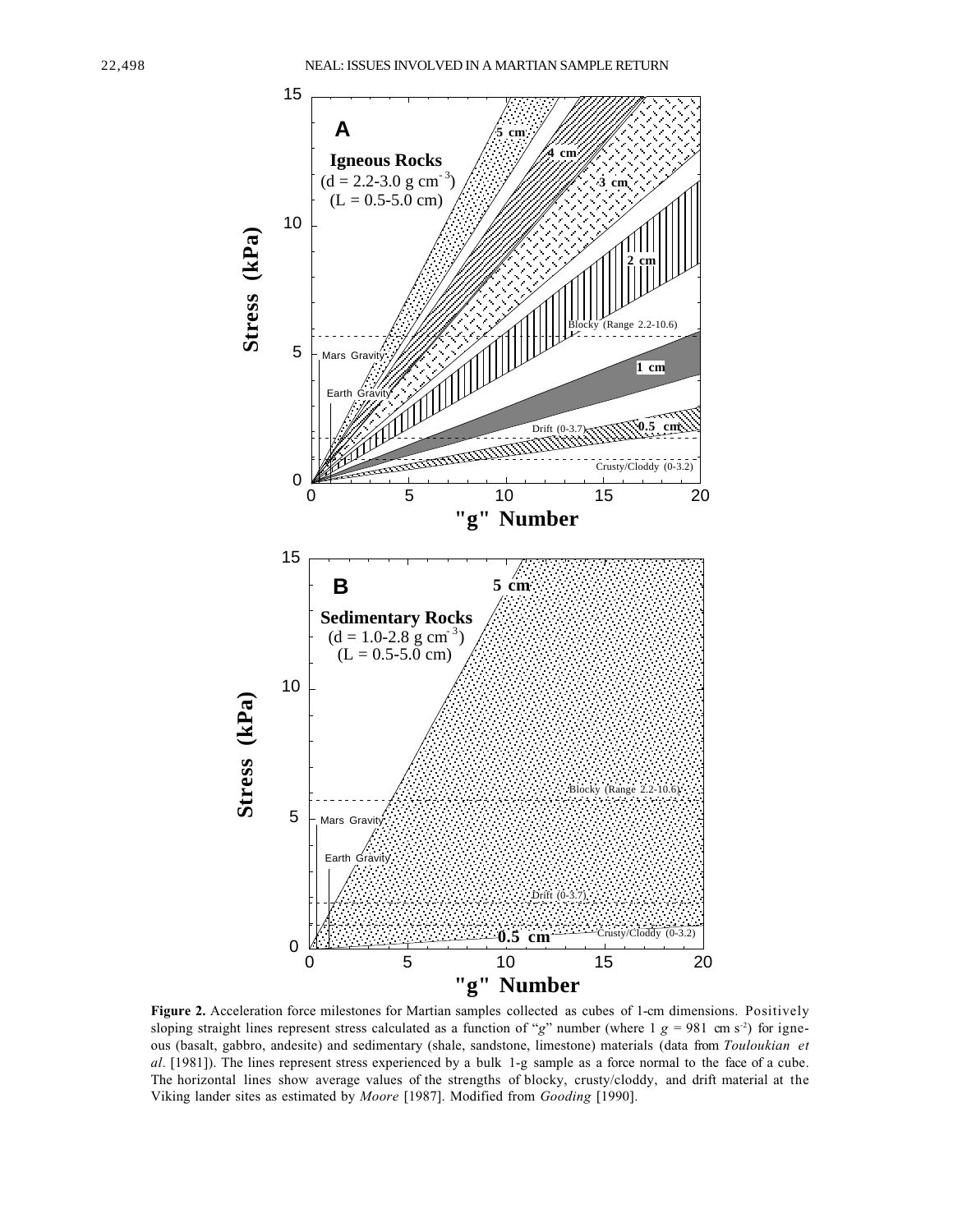

**Figure 3.** Acceleration force milestones for Martian samples collected as cores of varying length and 1-cm diameter. Stresses calculated as a function of *g* number (as in Figure 2) for igneous (basalt, gabbro, andesite, granite) and sedimentary (shale, siltstone, sandstone, limestone) materials (data from *Touloukian et al*. [1981]). The stress is the compression imposed on the base of a core sample that hits the surface of Earth with its long axis perpendicular to the surface. The lengths refer to length of samples assuming a 1-cm diameter. The sedimentary rocks produce only one field because of the wide range of specific gravities (1-2.8) used in the calculations results fields for specific core lengths with much overlap. The horizontal lines show average values of the strengths of blocky, crusty/cloddy, and drift material at the Viking lander sites as estimated by *Moore* [1987].

lected as cubes of 1-cm dimensions, would survive impact on Earth.

As core samples are to be returned, the effect of elongation and compression at the base of these samples can be estimated using

$$
S=98.1\ N_g\ d\ L,
$$

where *L* is the length of the core assuming a 1-cm diameter. However, if two 2.5-cm cores are in the same sample slot and have a specific gravity of 2.2-3.0 g  $cm<sup>-3</sup>$  (Figure 3), the compression stress experienced at the base of this 5-cm-long core exceeds the upper limit of the estimated strengths of Martian "blocky" material [*Moore*, 1987] at an acceleration of only *g* = 7. Therefore the integrity of the sample is threatened. Cushioning of the individual sample holders with a contained deformable material should be investigated.

Recent impact experiments at JPL (J. Crisp, presentation for Mars 2003 Science Working Group Meeting held May 12 and 13, 1999, Arcadia, California, for the Mars 03/05 Sample Return Project, 1999) demonstrated that failure of the returned samples will depend on the length of the core, its density, and its orientation when it strikes Earth's surface. In these experiments, half of the rock cores were impacted on their bases with the other half being impacted on their side, with a peak *g* force of ~1800 for ~0.5 ms. Thirty-six rock cores were tested (18 parallel and 18 perpendicular to the impact direction) consisting of chalk, limestone, and basalt. The results (Figure 4) indicated that over half sustained no damage. Only six samples sustained minor to major damage, the majority of these being the softer chalk samples. The conclusion was that if the Mars rock cores were subjected to  $\leq 2000$  *g* for short periods (i.e., <1 ms), very little scientific information would be lost, although further experiments are required. Soil and fragile rock samples may require lower impact energies in order to survive.

Fragile samples can survive impacts on Earth. For example, the L4 chondrite meteorite Bjurbole [*Hughes*, 1978a, 1978b] is known for its fragility and friability. *Hughes* [1978a, p. 392] disaggregated 4 g of this meteorite "gently and with extreme care using very light pressure from small dental picks and chisels and with a pestle and mortar, only very weak force being applied with the pestle." This meteorite survived impact despite its fragility.

### **6.4. What Terrestrial Materials Can Be Used in Handling the Martian Samples?**

Any material from Earth that comes into contact with the returned samples is a potential contaminant. Not only will such materials need to be cleaned to a higher degree than that for Pathfinder (see above and *Carr* [1999]), it is recommended that their compositions be quantified. For example, the drill bit used to collect the core samples will be tungsten carbide. This material can also contain other trace elements (see above and *Jain and Neal* [1997]). If the composition of the drill bit is known, the amount of contamination can at least be semiquantitatively assessed. This assessment would be easier if materials used were pure or, if this is not possible, compositionally homo-geneous. Therefore CAPTEM recommends that as far as possible within mission/curation constraints, only pure, homogeneous materials be used for components that come into



**Figure 4.** Results of the Jet Propulsion Laboratory impact tests on rock core samples (basalt, limestone, chalk). Adapted from J. Crisp (unpublished data, 1999).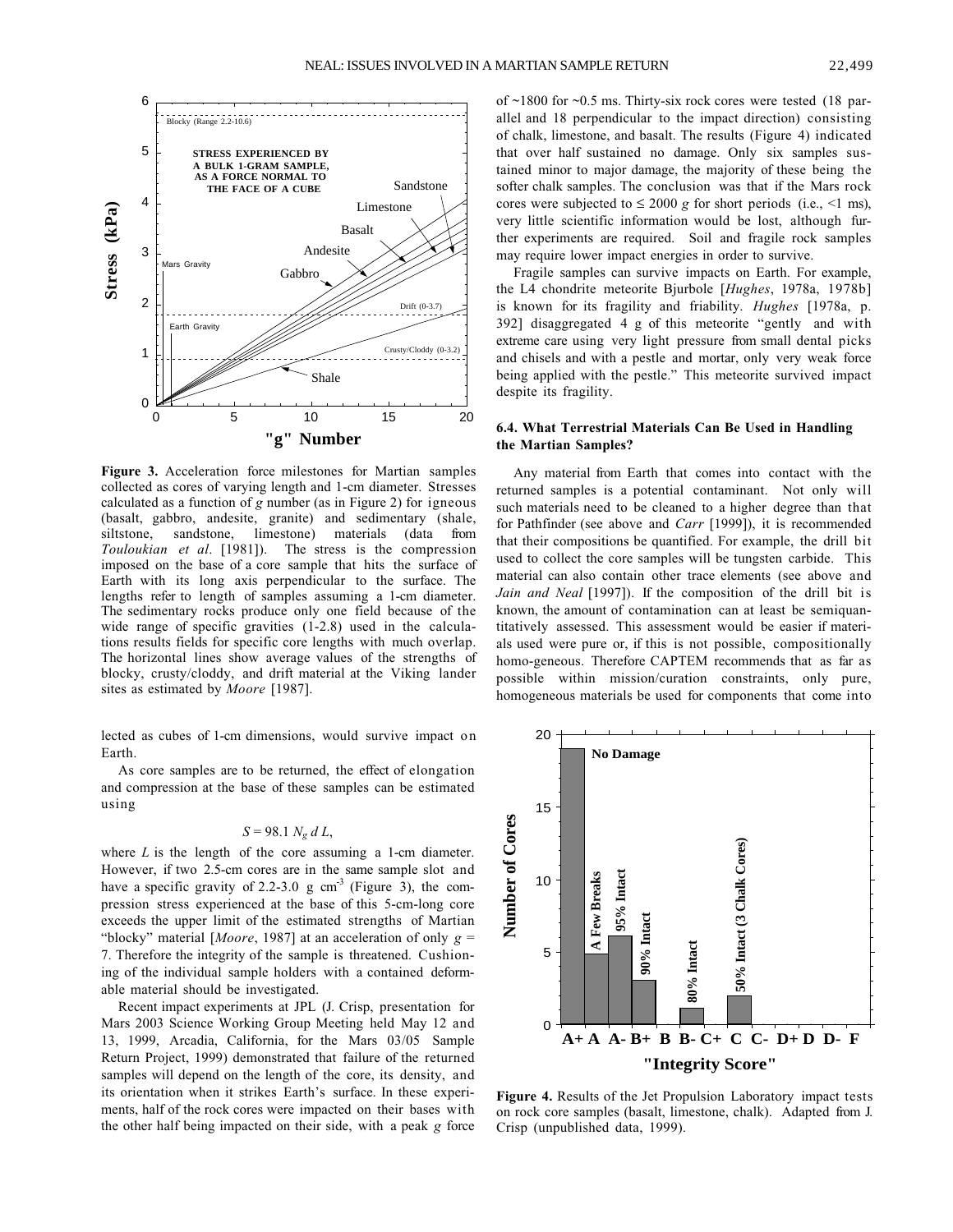contact with the samples. Even then, major and trace element compositions and organic content should be quantified independently of manufacturers' analyses. Examples of materials that would impart minimal contamination to the samples are aluminum, stainless steel, unplasticized Teflon (compare PFA and FEP), and titanium. The aluminum should be low in zinc (i.e., not the 7000 series alloys); the 6061 alloys (i.e., alloyed with Mg and Si) are acceptable. Stainless steel should be low sulfur, contain no molybdenum, and be compatible with electropolishing and passivating in nitric acid. There is a wide variety of titanium alloys, and careful consideration should be given to the minor and trace constituents in conjunction with the required physical and metallurgical properties. Unplasticized Teflon would impart organic contamination recognizable as nonbiogenic.

*Townsend* [1990] considered the types of materials that would be suitable in a Mars sample receiving facility. The recommendations from this study are reiterated and modified here in order to emphasize the fact that terrestrial contamination of the Mars samples needs to be minimized not only during collection and return but also during long-term curation.

1. The materials used to construct tools, equipment, containers, and environmental cabinets for the handling, processing and storage of Mars samples should be limited to stainless steel, aluminum, and unplasticized Teflon (compare PFA and FEP). These have proven most effective in the long-term curation of the Apollo samples.

2. All materials that the samples come into contact with should be sterilized, cleaned and packaged according to approved cleaning procedures (e.g., JSC 03243), and introduced to the containment area only through a strerilized transfer lock.

3. Undesirable contaminants are generally any terrestrial materials. It is suggested that a workshop be convened to consider contaminants that should be avoided. In order to give the reader an idea of what these contaminants may be, the following is an example list generated from the bias of the author: organic compounds, microorganisms (living or dead), Pb, U, Th, Li, Be, B, K, Rb, Sr, noble metals, noble gases, and rare earth elements.

4. Long-term storage should be under an inert gas and at temperatures below 240 K. Pure nitrogen would be the leading option, but if measuring the nitrogen isotopic composition of returned Martian samples is a priority, careful consideration of this issue is required.

CAPTEM further recommends that during the manufacturing stage of the components (whether for spacecraft or the receiving/curation facility), they be analyzed using at least two different analytical techniques. In addition, an understanding, prior to launch, of outgassing potential under vacuum will be invaluable. This will either demonstrate the purity of the substance and/or allow us to understand the nature of potential contamination through quantifying the impurities present.

### **7. Sterilization Issues**

Planetary protection is divided into forward (contamination of Mars by terrestrial materials) and backward (contamination of Earth with Martian materials) phases [e.g., *DeVincenzi et al*., 1990, 1996, 1998]. *DeVincenzi et al*. [1998] presented a comprehensive review of the history of planetary protection and important research areas that need to be explored prior to defining requirements for a Mars sample return mission.

A major complication to the search for life on Mars would be if terrestrial microbes survived the round trip [e.g., *Mitchell and Ellis*, 1972; *Exobiology Program Office*, 1995]. Therefore sterilization and cleaning of outbound components is critical. Just as critical are checks to ensure that sterilization is complete, and this is where witness plates will be invaluable. Use of witness plates may also prove to be critical in assessing contamination, and their usefulness has been detailed by *Carr* [1999]. A summary of their uses is presented here: (1) inclusion of all plates through the cleaning/sterilization prior to launch, (2) removal of some just prior to launch as a record of forward contamination, (3) seal some plates just prior to arrival at Mars to record any "transit" contamination, and (4) keeping some witness plates open during sample acquisition and sealing them prior to loading in the Mars ascent vehicle.

We recognize that engineering constraints will probably dictate the exact use of witness plates, but we support the recommendation of MSHARP that use of these plates is vital for monitoring and understanding sample contamination. A possible scenario involves pure silica witness plates inserted in three of the core slots immediately after construction of the sample container. All three would go through sterilization procedures and one "plate" removed immediately afterward and evaluated for both organic and inorganic contents. The second witness plate would be removed immediately prior to launch. The third witness plate would be removed with the Mars samples upon return to Earth.

While the probability of the returned samples containing viable organisms cannot be demonstrated to be zero [cf. *Clark*, 1998], it is considered to be extremely low [*National Research Council*, 1997; *SSB,* 1998; (MESG*,* 1996, available at http://www.hq.nasa.gov/office/oss/mccleese.htm)]. In order to build public confidence that contamination from the samples will not be a threat would require sufficient isolation and testing procedures for life signs once on Earth. We agree with MSHARP [*Carr*, 1999] that sealing the Mars samples in a sterile and clean container and returning it to Earth can effectively isolate the samples on the Martian surface. Effective and robust containment systems can be built using multiple seals and HEPA filters (or their equivalents [e.g., *Brunkhorst et al*., 1999]). Upon arrival, the sample container should be conveyed to a level 4-type biologic containment facility (of the kind used to contain the most toxic and dangerous terrestrial viruses such as Ebola, Lassa Fever, or Marburg, but one that is also designed to protect the sample against contamination). The sample container should be opened in the controlled environment of this level 4-type facility and tested for life signs and quarantined until deemed safe. Specifying the modifications required for the "level 4-type" biologic containment facility, and the testing procedures that need to be developed is beyond the scope of this contribution but requires detailed study.

Whether some of the sample is sterilized for other types of examination can be decided after initial testing for organic material and viable organisms. The public should be assured that these precautions are as stringent as those used for the most dangerous biological agents on Earth. The Apollo capsule-type design has been used safely for many types of return vehicles by the U.S. and Russian civil and military space programs, and this design can be made to withstand impact and remain intact.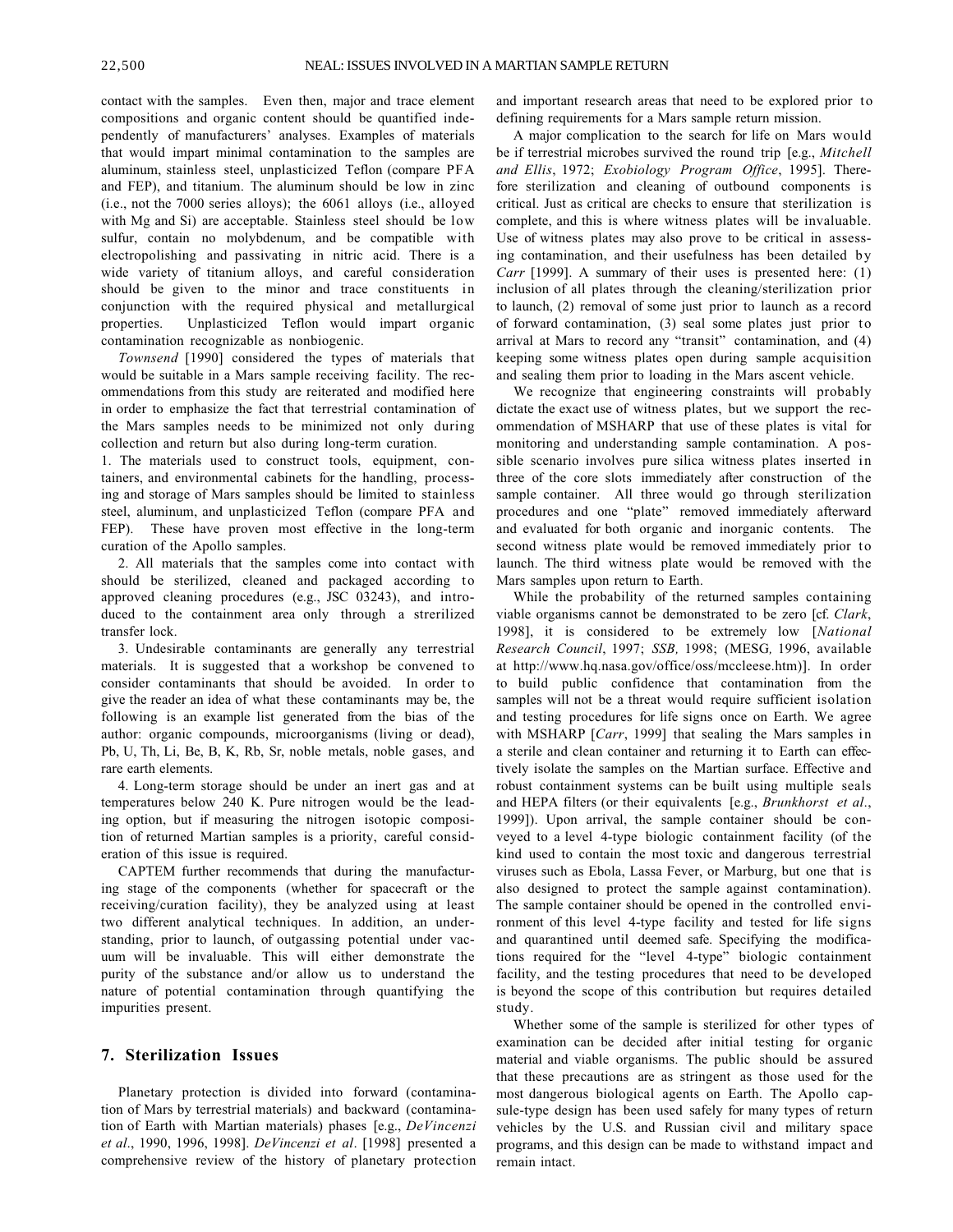**Table 6.** Effects of Dry Heat Sterilization  $(150^{\circ}$ C) on Returned Martian Samples

| Science Lost or Impaired                                                                                                                     | Science Retained                                                                                                                  |
|----------------------------------------------------------------------------------------------------------------------------------------------|-----------------------------------------------------------------------------------------------------------------------------------|
| Desorption of gases from mineral grains (atmospheric<br>information<br>Identity of oxidant(s) in the Martian soil                            | inorganic chemistry (major and trace elements)<br>long-lived radiogenic isotope ratios (e.g., Sm-Nd,<br>Rb-Sr, Lu-Hf, Re-Os) etc. |
| Decomposition of heat-sensitive minerals (ice, zeolites,<br>salts, some carbonates)<br>Erasure of natural radiation records and annealing of | textures of igneous (and metamorphic) rocks<br>mineralogy of igneous (and metamorphic) rocks                                      |
| radiation damage<br>Alteration of stable isotope signatures through increased<br>exchange reactions                                          |                                                                                                                                   |
| Resetting of mineral thermometers<br>Destruction of some fluid inclusions                                                                    |                                                                                                                                   |
| Degradation of biochemical compounds<br>Textural information of evaporites and<br>possible<br>sedimentary rocks                              |                                                                                                                                   |
| Mineralogy of evaporites and possible sedimentary rocks                                                                                      |                                                                                                                                   |

Certification of the sample as "safe" will probably be determined by the Planetary Protection office or equivalent. CAPTEM suggests that if samples contain no organic carbon or any demonstrably viable organisms or morphological evidence thereof, they pose no threat from a planetary protection perspective and sterilization will not be required. After study by the Preliminary Examination Team (see MSHARP [*Carr*, 1999]), such samples should be released forthwith to the scientific community. If signs of life are found, sterilization of the samples will be required prior to release to the scientific community for detailed analysis. However, the scientific community wants the samples in pristine condition in order to extract the most science from them regarding Mars. The current NASA Management Instruction on Planetary Protection (NASA Directive NMI 8020.7D) states "The conduct of scientific investigations of possible extraterrestrial life forms, precursors, and remnants must not be jeopardized. In addition, the Earth must be protected from the potential hazard posed by extraterrestrial matter carried by a spacecraft returning from another planet."

Potential sterilization procedures involve chemicals, heat, or radiation. The effects of temperature sterilization techniques on the integrity of returned samples have been indirectly outlined by *Gooding* [1990] and are summarized in Figure 1. While high-temperature signatures may remain unaffected (e.g., Rb-Sr, Sm-Nd isotopes, major and trace element zonation), low-temperature signatures may be altered or obliterated (Table 6). For example, extended heating at >423 K could cause significant annealing of cosmic ray- or fission-induced nuclear particle tracks or from radiation-induced thermoluminescence [*JSC*, 1974, 1977; *Gooding*, 1990, and references therein]. Such sterilization may not only destroy important chemical signatures but may also compromise morphological evidence [e.g., *Hochstein et al*., 1974]. Furthermore, any fluid inclusions present could be severely compromised, or resetting of mineral thermometers could occur [*Gooding*, 1990]. Loss of volatiles would undoubtedly occur as well as isotopic exchange. Perhaps the most important sample property potentially affected by heat sterilization is the extent of oxidation and the intrinsic oxygen fugacity of Martian materials. *Gooding* [1990] noted that heating in a vacuum would still

entail a change in oxidation state through the loss of hydrogen and suggested heating the samples in a gold-lined vacuum chamber to prevent H loss. We argue against this because it would compromise a number of important geochemical analyses.

Involvement of chemicals in the sterilization of returned samples would also affect the isotope composition the samples as well as facilitate reactions with the lower-temperature components. In addition, the use of chemicals in sterilization necessitates the de facto introduction of terrestrial contamination that will compromise not only biological signatures but chemical and isotopic signatures as well (e.g., peroxide, ozone). Use of radioactivity is currently being explored as a sterilizing agent for Mars samples [*Allen et al*., 1999]. Subjecting the samples to high doses of gamma radiation will not result in the changes associated with heating or chemical sterilization agents. Use of gamma rays may have an effect on the exposure ages and cosmic radiation history of returned samples. However, this procedure leaves the sample relatively unchanged compared to the use of heat and chemicals [*Allen et al*., 1999]. CAPTEM recommends that chemical sterilization not be used on the returned samples and heat only be used under extreme circumstances. CAPTEM further recommends that the efficiency and effects of high doses of gamma radiation as a sterilization medium on geological samples be fully explored and optimized and suggests that this be the sterilization process used on the Martian samples.

# **8. What Are the Preservation Issues Involved in Curating Martian Samples on Earth?**

While many lessons learned from Apollo sample returns can be applied in the collection, preservation, and curation of Mars samples [i.e., *Allton*, 1998], there are distinctions between the two planetary bodies that need to be highlighted that will require different procedures to be defined.

1. Mars has a distinct atmosphere, and while this is of lower pressure than that on Earth, it is much higher than that of the Moon. This atmosphere, which may have been thicker and wetter in the past, is of sufficient pressure to facilitate stable isotope exchange with Martian rocks and soils.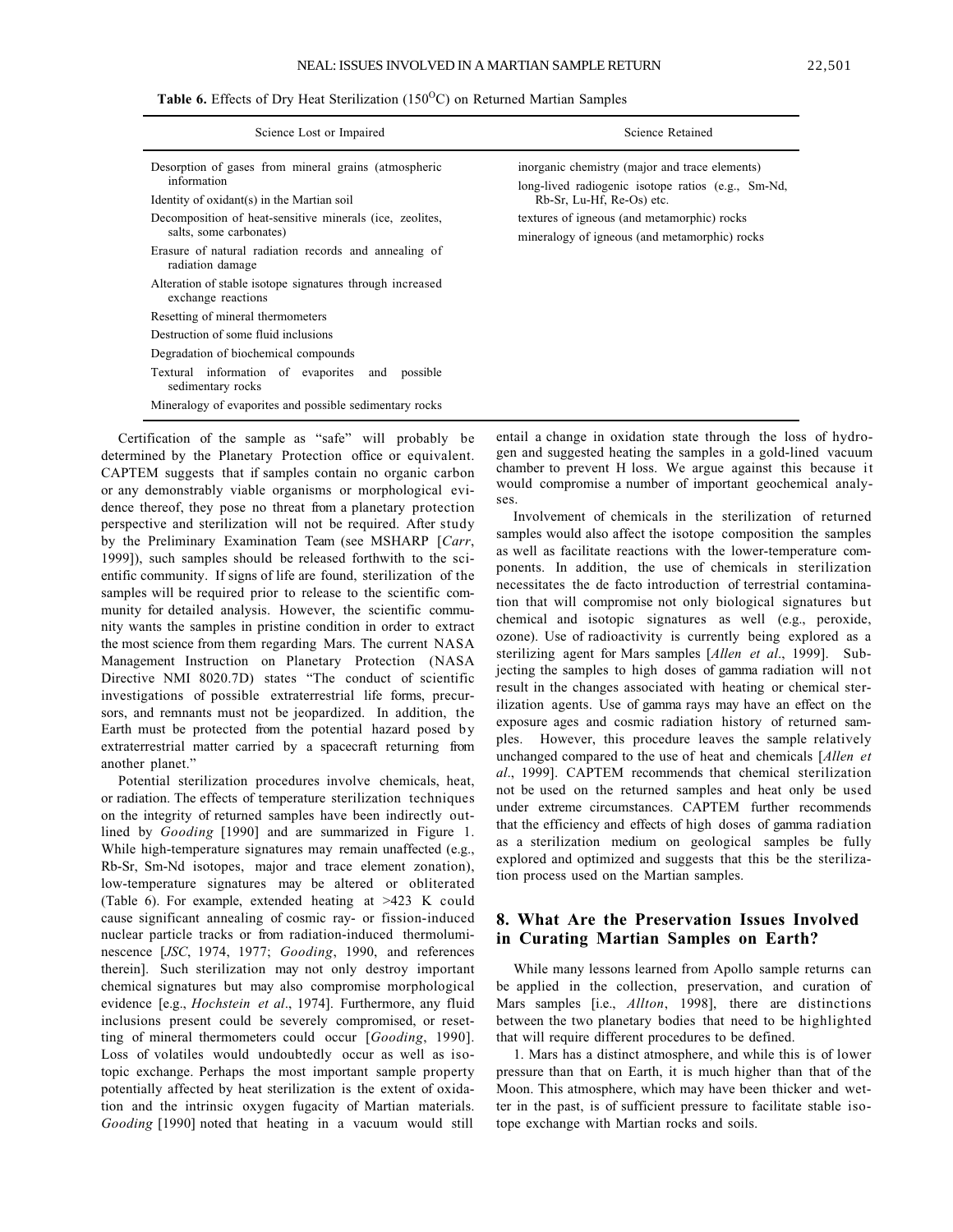2. Viking lander and Pathfinder experiments demonstrated the existence of chemical weathering affecting the soil and rocks. Weathered products will be the most reactive and presumably in equilibrium with the Martian atmosphere. If equilibrium is not maintained, records of current climate (from surface material) and past climate (samples from depth) will be lost or at least degraded.

3. Representative sampling of Mars will necessarily include the atmosphere. Returning a sample of the Martian atmosphere will bring challenges for curation: the Martian atmosphere is of different composition and at a lower pressure than that of Earth. Maintaining the pristinity of such a sample will require the development of new facilities and procedures.

Curation of Martian samples on Earth will utilize procedures and protocols developed for lunar samples, cosmic dust, and meteorites that will preserve the integrity and pristinity of returned samples [cf. *Townsend*, 1990]. However, while an exhaustive discussion of curatorial procedures is outside the scope of this paper, CAPTEM recommends that a thorough review of these procedures and protocols should be conducted (and amended accordingly) prior to the return of the samples. New ones can then be formulated to address the unique challenges of long-term Mars sample curation/preservation. For example, the need to keep bio-organic contamination out of the sample containers and the curation facility will require an examination of air filtration requirements and protocols. Storage facilities will need to be designed for these samples that should be at or below 240 K and under an inert atmosphere (e.g., nitrogen). It is encouraging to see work beginning on this vital part of Mars sample return endeavors [e.g., *Lussier et al*., 2000; *Allen et al.*, 2000].

### **9. Summary**

Further expansion of our understanding of Mars will be greatly enhanced by returning Martian samples to Earth for detailed analysis as part of an integrated exploration program. This is, by analogy with our investigation of the Moon, the critical next step in our exploration of the red planet. Essential in this venture will be the preservation of pristine Martian signatures contained in these samples, particularly those indicative of life (either extinct or extant). Therefore spacecraft sterilization takes on added importance to prevent forward contamination of the samples, as do planetary protection issues for Earth. In addition, once on Earth, contamination of the samples will need to be prevented both in the short (reentry and impact on Earth) and long terms (processing and curation).

Compromising the integrity of the returned samples, whether physically, chemically, or biologically, can be avoided through planning and organization. This document makes a number of recommendations to this end, while recognizing that budgetary and engineering constraints as well as mission parameters may require modification of these. In dealing with pristinity issues, a sample return mission can be divided into several categories.

#### **9.1. General**

Any procedure or piece of equipment that can impact (contaminate) the collection, transportation, or curation of returned Mars samples needs to be fully evaluated by a scientific committee, prior to implementation, that has expertise in extraterrestrial sample analysis, curation, and preservation. CAPTEM is willing to serve in such a capacity if requested by NASA.

#### **9.2. Spacecraft**

Transportation of organic material from Earth to Mars may result in bio-organic contamination of the returned samples resulting in false positives when the samples are examined for life signs. In turn, this may cause unnecessary delays in releasing the samples to the scientific community. Therefore, after sterilization of the spacecraft the dead bacteria, etc., need to be removed. It is recommended that the spacecraft be sterilized and cleaned at least to Pathfinder standards, with the components that come into contact with the samples having a higher degree of cleanliness. The use of witness plates to monitor contamination of the spacecraft during construction and exposure on the Martian surface is recommended as they could prove to be very useful in documenting forward contamination.

#### **9.3. The Samples**

It is desirable that as diverse a suite of samples as possible should be returned in order to conduct broad-based investigations into Martian evolution (Jones and Treiman, 1998). If analyses are to be conducted on Earth, it is highly desirable that these samples be preserved in their pristine condition during collection, travel back to Earth and analysis/curation. CAPTEM supports the recommendation of the Mars Sample Handling and Requirements Panel (MSHARP [*Carr*, 1999]) that the samples should be kept or below 240 K (or as close to this as possible) and that the sample container should be isolated on the surface of Mars.

#### **9.4. Sample Collection**

Contamination of samples is possible from contact with any of the rover components, ranging from in situ analytical instruments to the wheels and contact with parts of drilling or caching mechanisms. CAPTEM endorses the use of a coring system to acquire fresh, unweathered samples. However, of all the potential sources of contamination during sample collection, contamination from the coring device, which will probably be tungsten carbide, is likely to be geochemically the most pervasive. Contamination of the samples via the drill bit could potentially compromise trace element (e.g., Zr, Nb, Co, Hf, W, C, platinum group elements) and isotopic (e.g., W-Hf, Lu-Hf, Re-Os, Pt-Os) analyses. It is recommended that drill bit contamination be thoroughly investigated through experiments on Earth. In addition, the composition of the drill bits should be characterized with detailed chemical and isotopic analysis. These recommendations could also be applied to any landerbased drill. It is further recommended that a variety of sample gathering devices (i.e., a scoop plus the drills) be flown on the rover and lander to allow the collection of a diverse suite of samples and, most importantly, to enable the return of samples if any one sample collection system fails.

#### **9.5. Sample Containment**

As the samples will be contained for a relatively long time (months to years), the container should not compromise sample integrity. Unlike MSHARP [*Carr*, 1999], CAPTEM does not feel that it is desirable to mix lithologies within the same sample container unless absolutely necessary. Therefore we recommend that the container be constructed out of the purest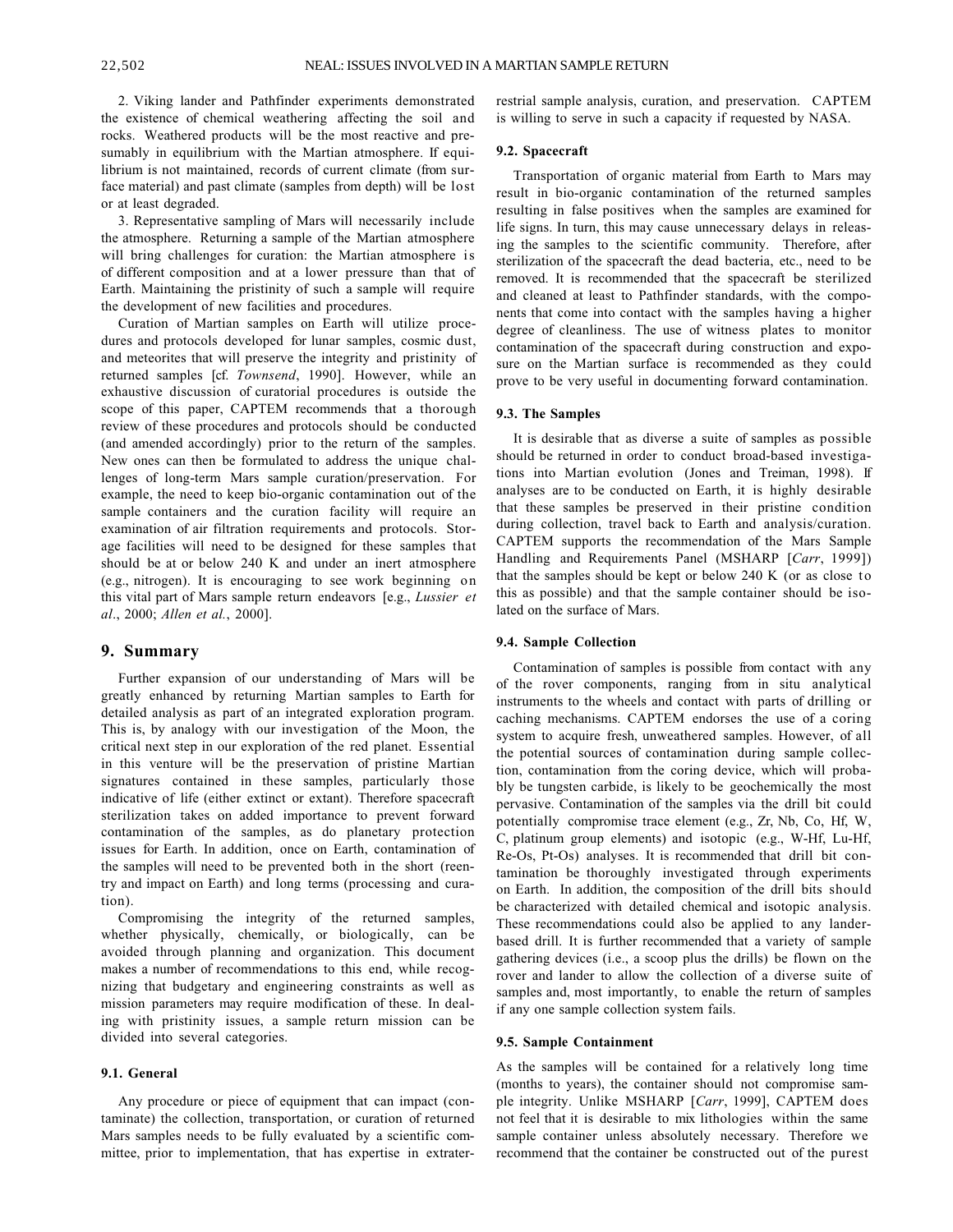materials possible, allow for no cross contamination between potentially diverse samples, keep rock cores separate from each other and from unconsolidated regolith samples, and be isolated on the surface of Mars. Rover-collected regolith samples should be kept separate from the lander-based drill regolith sample as the latter will have been contaminated with and disturbed by rocket exhaust.

#### **9.6. Sterilization**

While the probability of the returned samples containing viable organisms cannot be demonstrated to be zero, it is considered to be extremely low [*National Research Council*, 1997; *SSB*, 1998; (MESG, 1996, available at http://www.hq. nasa.gov/office/oss/mccleese.htm)]. If steriliz-ation is required, we recommend that heat and chemicals not be used, as these methods severely compromise sample integrity. While important information is retained at moderate sterilization temperatures ( $\sim$ 150<sup>o</sup>C), a significant amount is lost regarding biologic and environmental evolution (Table 6). The preferred sterilization method is one of high dose (i.e.,  $3 \times 10^{7}$ -10<sup>8</sup> rads [*Allen et al*., 1999]) gamma radiation. Further experimentation into this technique is required. Certification of the sample as "safe" will probably be determined by the Planetary Protection office or equivalent. However, CAPTEM suggests that if samples contain no organic carbon or any demonstrably viable organisms or morphological evidence thereof, they pose no threat from a planetary protection perspective, and sterilization will not be required. After study by the Preliminary Examination Team (see MSHARP [*Carr*, 1999]), such samples should be released forthwith to the scientific community.

#### **9.7. Materials**

Materials used in spacecraft construction (i.e., those that will come into contact with the samples) should be fully characterized and a database created during the manufacturing stage of the components (whether for spacecraft or the receiving/curation facility). These materials should be analyzed for organic and inorganic constituents using at least two different analytical techniques. This will either demonstrate the purity of the substance or allow an understanding of the nature of potential contamination through quantifying the impurities present. CAPTEM endorses the recommendation of MSHARP [*Carr*, 1999] in that there should be no artificial tracer placed in the drill bit because the deliberate contamination through the addition of tracers will potentially interfere with data interpretation. As far as possible within mission/curation constraints, only pure, homogeneous materials should be used for components that come into contact with the samples. Materials that would be acceptable from a sample contamination standpoint are (1) low-Zn aluminum (i.e., not the 7000 series alloys), the 6061 alloys (i.e., alloyed with Mg and Si) are acceptable; (2) low-sulfur stainless steel that contains no molybdenum and is compatible with electropolishing and passivating in nitric acid; (3) titanium alloys as pure as feasible given the required physical and metallurgical properties; (4) unplasticized Teflon (PFA or FEP) that would impart organic contamination recognizable as nonbiogenic; and (5) tungsten carbide or diamond used for the drill bits pure as possible; if the former is used it should have a pure matrix (e.g., Co), and sample contamination documented through drilling experiments on Earth.

#### **9.8. Curation**

Long-term curation of Martian samples on Earth will utilize procedures and protocols developed for lunar samples, cosmic dust, and meteorites in order to preserve the integrity and pristinity of returned samples. We recommend that a thorough review of these procedures and protocols be conducted (and amended accordingly) prior to the return of the samples and new ones formulated to address the unique challenges of longterm Mars sample curation/preservation. For example, it is emphasized that storage of the samples should be at or below 240 K and under a very pure, inert atmosphere (e.g., nitrogen) for long-term preservation of low-temperature chemical signatures and prevention of isotopic exchange. The need to keep bio-organic contamination out of both the sample containers and curation facility will require an examination of air filtration requirements and protocols. Maintaining the pristinity of a sample of Martian atmosphere, which is of different composition and at a lower pressure than that of Earth, will require the development of new facilities and procedures.

**Acknowledgments**. Insightful comments from Dimitri Papanastassiou and Glenn MacPherson, as well as thoughtful and comprehensive reviews by Larry Nyquist and an anonymous reviewer have greatly improved this manuscript. Joy Crisp is thanked for supplying information regarding planetary protection and sample integrity experiments. This paper was supported through NASA grant NAG5-8099. CAPTEM reports to the Discipline Scientist for the NASA Cosmochemistry Program, Joseph Boyce. Among CAPTEM's duties is representing the interests and needs of scientists who study extraterrestrial samples to other constituencies in NASA, including program and mission designers. Membership of CAPTEM at the time of writing this paper was: J. Papike, Chair (University of New Mexico), D. Ming, Secretary (NASA, Johnson Space Center), D. DesMarais (NASA, Ames Research Center), B. Jolliff (Washington University, St. Louis), J. Jones (NASA, Johnson Space Center), L. Leshin (Arizona State University), C. Neal (University of Notre Dame), G. Ryder (Lunar & Planetary Institute), A. Treiman, (Lunar & Planetary Institute). CAPTEM's Web address is http://cass.jsc.nasa.gov/captem/.

### **References**

- Allen, C.C., C.B. Agee, R. Beer, and B.L. Cooper, Clean and cold sample curation, in *Concepts and Approaches for Mars Exploration, Lunar and Planet. Inst. Contrib. No. 1062*, p. 3, Houston, Tex., 2000.
- Allen, C.C., et al., Effects of sterilizing doses of gamma radiation on Mars analog rocks and minerals, *J. Geophys. Res., 104*, 27,043- 27,066, 1999.
- Allton, J.H., Catalog of Apollo lunar surface geological sampling tools and containers, *Rep. JSC-23454,* 97 pp., NASA Johnson Space Center, Houston, Tex., 1989.
- Allton, J.H., Lessons learned during Apollo lunar sample quarantine and sample curation, in *Proceedings, Mars Sample Quarantine Protocol Workshop, June 4-6*, 1997, edited by D.L. DeVincenzi, pp. 13-15, NASA Ames, Moffat Field, Calif., 1998.
- Arvidson, R.E., C.M. Hohenberg, and J.R. Schirk, Long-term characterization of the Martian atmosphere and soil from cosmic ray effects in returned samples, *Icarus*, *45*, 250-262, 1981.
- Arvidson, R.E., S. Squyres, E. Baumgartner, L. Dorsky, and P. Schenker, Rover trials for mars sample return mission prove successful, *Eos Trans. AGU*, *81*, 65, 72, 2000.
- Bada, J.L., D.P. Glavin, G.D. McDonald, and L. Becker, A search for endogenous amino acids in Martian meteorite ALH84001, *Science, 279*, 362-365, 1998.
- Becker, L., D.P. Glavin, and J.L. Bada, Polycyclic aromatic hydrocarbons (PAHs) in Antarctic Martian meteorites, carbonaceous chondrites and polar ice, *Geochim. Cosmochim. Acta*, *61*, 475-481, 1997.
- Biemann, K., et al., The search for organic substances and inorganic volatile compounds in the surface of Mars, *J. Geophys. Res*., *82*, 4641-4658, 1977.
- Blackburn, T.R., H.D. Holland, and G.P. Ceasar, Viking gas exchange reaction: Simulation on UV-irradiated manganese dioxide substrate, *J. Geophys. Res., 84*, 8391-8394, 1979.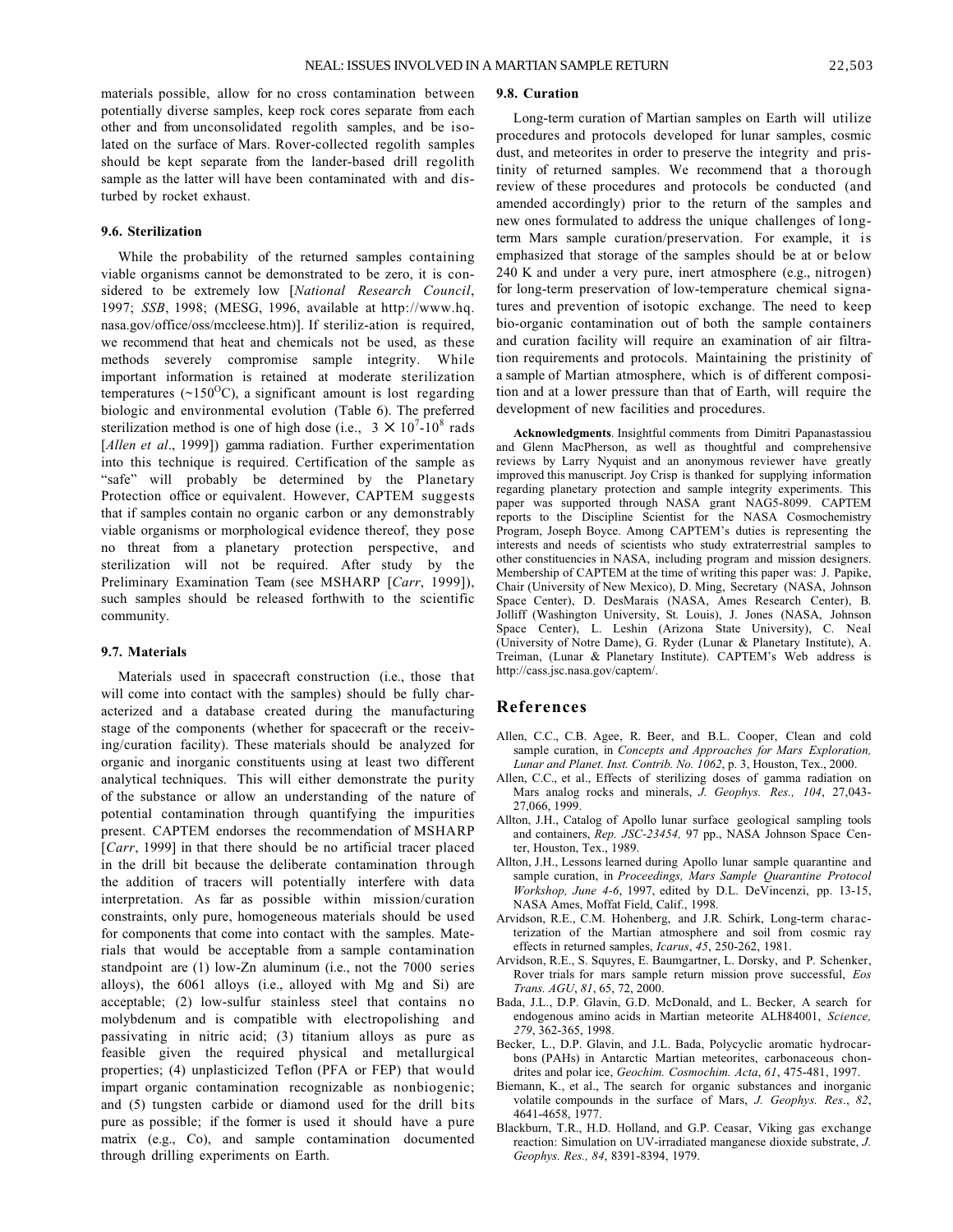- Blichert-Toft, J., J.D. Gleason, P. Télouk, and F. Albarede, The Lu-Hf isotope geochemistry of shergottites and the evolution of the Martian mantle-crust system, *Earth Planet. Sci. Lett., 173*, 25-39, 1999.
- Bogard, D.D., M.B. Duke, E.K. Gibson, J.W. Minear, L.E. Nyquist, and W.C. Phinney, Consideration of sample return and the exploration strategy for Mars, *NASA Tech. Memo., TM-58213*, 91 pp., 1979.
- Borg, L.E., L.E. Nyquist, L.A. Taylor, H. Wiesmann, and C.-Y. Shih, Constraints on Martian differentiation processes from Rb-Sr and Sm-Nd isotopic analyses of the basaltic shergottite QUE 94201, *Geochim. Cosmochim. Acta, 61*, 4915-4931, 1997.
- Borg, L.E., L.E. Nyquist, and H. Wiesmann, Rb-Sr isotopic systematics of the lherzolitic shergottite LEW88516, *Lunar Planet. Sci.* [CD-ROM], *XXIX*, abstract 1233, 1998.
- Borg, L.E., L.E. Nyquist, H. Wiesmann, Y. Reese, and J.J. Papike, Sr-Nd isotopic systematics of Martian meteorite DaG476 *Lunar Planet. Sci.* [CD-ROM], *XXXI*, abstract 1036, 2000.
- Bradley, J.P., R.P. Harvey, and H.Y. McSween, Jr., Magnetite whiskers and platelets in ALH 84001 Martian meteorite: Evidence of vapor phase growth, *Geochim. Cosmochim. Acta 60*, 5149-5155, 1996.
- Bradley, J.P., R.P. Harvey, and H.Y. McSween Jr., No "nanofossils" in Martian meteorite, *Nature 390*, 454-455, 1997.
- Bradley, J.P., R.P. Harvey, and H.Y. McSween Jr., Epitaxial growth of nanophase magnetite in Martian meteorite ALH 84001: Implications for biogenic processes., *Meteorit. Planet. Sci*., *33*, 765-773, 1998.
- Brandon, A.D., R.J. Walker, J.W. Morgan, and G.G. Goles, Re-Os isotopic evidence for early differentiation of the Martian mantle, *Lunar Planet. Sci.* [CD-ROM], *XXXI*, abstract 1676, 2000.
- Brearley, A.J., Origin of graphitic carbon and pentlandite in matrix olivines in the Allende meteorite, *Science, 285*, 1380-1382, 1999.
- Brocks, J.J., G.A. Logan, R. Buick, and R.E. Summons, Archean molecular fossils and the early rise of eukaryotes, *Science, 285*, 1033-1036, 1999.
- Brunkhorst, J.M., J.M. Choi, H.J. Davis, and W. Ho, Biological barriers for Mars mission, *Lunar Planet. Sci.* [CD-ROM], *XXX*, abstract 1654, 1999.
- Carr, M.H., *Water on Mars*, 229 pp., Oxford Univ. Press, New York, 1996.
- Carr, M.H., Mars Sample Handling and Requirements Panel (MSHARP) final report, *NASA Tech. Memo.*, TM-1999-209145, 47 pp., 1999.
- Chicarro, A.F., G.E.N. Scoon, and M. Coradini, Mission to Mars: Report of the Mars Exploration Study Team, *Eur. Space Agency Spec. Publ.*, *ESA SP-1117,* 138 pp., 1989.
- Clark, B.C., Surviving the limits to life at the surface of Mars, *J. Geophys. Res., 103*, 28,545-28,555, 1998.
- Clemett, S.J., M.T. Dulay, J.S. Gilette, X.D.F. Chillier, T.B. Mahajan, and R.N. Zare, Evidence for the extraterrestrial origin of polycyclic aromatic hydrocarbons (PAHs) in the Martian meteorite ALH 84001, *Faraday Discuss. R. Soc. Chem.*, *109*, 97-110, 1998.
- Cole, D.R. and H. Ohmoto, Kinetics of isotopic exchange at elevated temperatures and pressures, in *Stable Isotopes in High Temperature Geological Processes, Rev. Mineral.*, vol. 16, edited by J.W. Valley, H.P. Taylor Jr., and J.R. O'Neill, pp. 41-87, Mineral. Soc. of Am., Washington, D.C., 1986.
- Committee on Planetary and Lunar Exploration (COMPLEX), Post Viking biological investigations of Mars, 26 pp., Space Sci. Board*,* Natl. Acad. of Sci., Washington, D.C., 1977.
- Committee on Planetary and Lunar Exploration (COMPLEX), Strategy for the exploration of the inner planets: 1977-1987, 97 pp., Space Sci. Board, Natl. Acad. of Sci*.*, Washington, D.C., 1978.
- Crick, I.H., C.J. Boreham, A.C. Cook, and T.G. Powell, Petroleum geology and geochemistry of Middle Proterozoic McArthur Basin, northern Australia, II, Assessment of source rock potential, *AAPG Bull*., *72*, 1495-1514, 1988.
- Cronin, J.R., S. Pizzarello, and D.P. Cruikshank, Organic matter in carbonaceous chondrites, planetary satellites, asteroids and comets, in *Meteorites and the Early Solar System,* edited by J.F. Kerridge and M.S. Matthews, pp. 819-857, Univ. of Ariz. Press, Tucson, 1988.
- DeVincenzi, D.L., H.P. Klein, and J.R. Bagby, Planetary protection issues and future Mars missions, *NASA Conf. Publ., 10086*, 28 pp., 1990.
- DeVincenzi, D.L., P. Stabekis, and J. Barrengoltz, Refinement of planetary protection policy for Mars missions, *Adv. Space Res*., *18*, 311-316, 1996.
- DeVincenzi, D.L., M.S. Race, and H.P. Klein, Planetary protection, sample return missions and Mars exploration: History, status, and future needs, *J. Geophys. Res., 103*, 28,577-28,585, 1998.
- Ehrlich, H.L., *Geomicrobiology,* 2nd ed., rev. and expanded, 646 pp., Marcel Dekker, New York, 1990.
- Emrich, K., D.H. Ehhalt, and J.C. Vogel, Carbon isotope fractionation during the precipitation of calcium carbonate, *Earth Planet. Sci. Lett., 8*, 363-371, 1970.
- Engel, M.H., and S.A. Macko, Isotopic evidence for extraterrestrial non-recemic amino acids in the Murchison meteorite, *Nature, 389*, 265-268, 1997.
- Engel, M.H., and B. Nagy, Distribution and enantiomeric composition of amino acids in fossils, *Nature, 323*, 531-533, 1982.
- Engel, M.H., and B. Nagy, Author's reply, *Nature, 301*, 496-497, 1983.
- European Science Foundation (ESF), Report on the exploration of Mars, 12 pp., Strasbourg, France, Sept. 1986*.*
- Exobiology Program Office, An exobiological strategy for Mars exploration, *NASA Spec. Publ., SP-530*, 56 pp., 1995.
- Fanale, F.P. and W.A. Cannon, Mars: CO<sub>2</sub> adsorption and capillary condensation on clays: Significance for volatile storage and atmospheric history, *J. Geophys. Res*., *84*, 8404-8414, 1979.
- Farmer, J.D., Mars exopaleontology, *Palaios, 10*, 197-198, 1995.
- Farmer, J.D., Optimization of an '05 sample return for Mars exopaleontology, 13 pp., NASA Exobiology Program, NASA Ames Res. Cent., Moffett Field, Calif., 1996.
- Farmer, J.D., Thermophiles, early biosphere evolution, and the origin of life on Earth: Implications for the exobiological investigation of Mars, *J. Geophys. Res., 103*, 28,457-28,461, 1998.
- Farmer, J.D., and D.J. Des Marais, Exploring for a record of ancient Martian life, *J. Geophys. Res., 104*, 26,977-26,995, 1999.
- Farquhar, J., M.H. Thiemens, and T.L. Jackson,  $\Delta^{17}O$  anomalies in carbonate from Nakhla and Lafayette and  $\Delta^{33}$ S anomalies in sulfur from Makhla: Implications for atmospheric chemical interactions with the Martian regolith, *Lunar Planet. Sci*. [CD ROM], *XXX* abstract 1675, 1999.
- Franks, F., The properties of aqueous solutions at subzero temperatures, in *Water. A Comprehensive Treatise*, vol. 7, *Water and Aqueous Solutions at Subzero Temperatures*, edited by F. Franks, pp. 215-338, Plenum, New York, 1982.
- Gibson, E.K., D.S. McKay, K. Thomas-Keprta, and C.S. Romanek, Evaluating the evidence for past life on mars, *Science, 274*, 2119- 2124, 1996a.
- Gibson, E.K., D.S. McKay, K. Thomas-Keprta, and C.S. Romanek, Technical comment, *Science, 274*, 2125, 1996b.
- Giletti, B.J., The nature of oxygen transport within minerals in the presence of hydrothermal water and the role of diffusion, *Chem. Geol., 53*, 197-206, 1985.
- Gillet, P., J.A. Barrat, T. Heulin, W. Achouak, M. Lesourd, F. Guyot, and K. Banzerara, Bacteria in the Tatahouine meteorite: Nanometricscale life in rocks, *Earth Planet. Sci. Lett., 175*, 161-167, 2000.
- Gleason, J.D., D.A Kring, D.H. Hill, and W.V. Boynton, Petrography and bulk chemistry of Martian orthopyroxenite ALH84001: Implications for the origin of secondary carbonates, *Geochim. Cosmochim. Acta, 61*, 3503-3512, 1997.
- Gooding, J.L., Scientific guidelines for the preservation of samples collected from Mars, *NASA Tech. Memo., TM-4184*, 32 pp., 1990.
- Gooding, J.L., S.J. Wentworth, and M.E. Zolensky, Calcium carbonate and sulfate of possible extraterrestrial origin in the EETA79001 meteorite, *Geochim. Cosmochim. Acta, 52*, 909-915, 1988.
- Greenwood, J.P., L.R. Riciputi, and H.Y. McSween Jr., Sulfide isotopic composition in shergottites and ALH84001, and possible implications for life on Mars, *Geochim. Cosmochim. Acta, 61*, 4449-4453, 1997.
- Guggenhein, S., and A.F. Koster van Groos, High-pressure differential thermal analysis (HP-DTA), I, Dehydration reactions at elevated pressures in phyllosilicates, *J. Therm. Anal., 38*, 1701-1728, 1992.
- Guggenhein, S., and A.F. Koster van Groos, Thermal analytical techniques applied to the Clay Minerals Society (CMS) source clays, in *Source Clays Handbook*, pp. 91-115, Clay Miner. Soc., Boulder, Colo., 1999.
- Halliday, A.N., M. Rehkämper, D.-C. Lee, and W. Yi, Early evolution of the Earth and Moon: New constraints from Hf-W isotope geochemistry, *Earth Planet. Sci. Lett*., *142*, 75-89, 1996.
- Hartmann, W.K., D.C. Berman, G.A. Esquerdo, and A.S. McEwen, Recent Martian volcanism: New evidence from Mars Global Surveyor, *Lunar Planet. Sci.* [CD ROM], *XXX,* abstract 1270, 1999a.
- Hartmann, W.K., M. Malin, A. McEwen, M. Carr, L. Soderlom, P. Thomas, E. Danielson, P. James, and J. Veverka, Evidence for recent volcanism on Mars from crater counts, *Nature, 397*, 586-589, 1999b.
- Harvey, R.P., and H.Y. McSween Jr., A possible high-temperature origin for the carbonates in the Martian meteorite ALH84001, *Nature, 382*, 49-51, 1996.
- Hess, S.L., J.A. Ryan, J.E. Tillman, R.M. Henry, and C.B. Levoy, The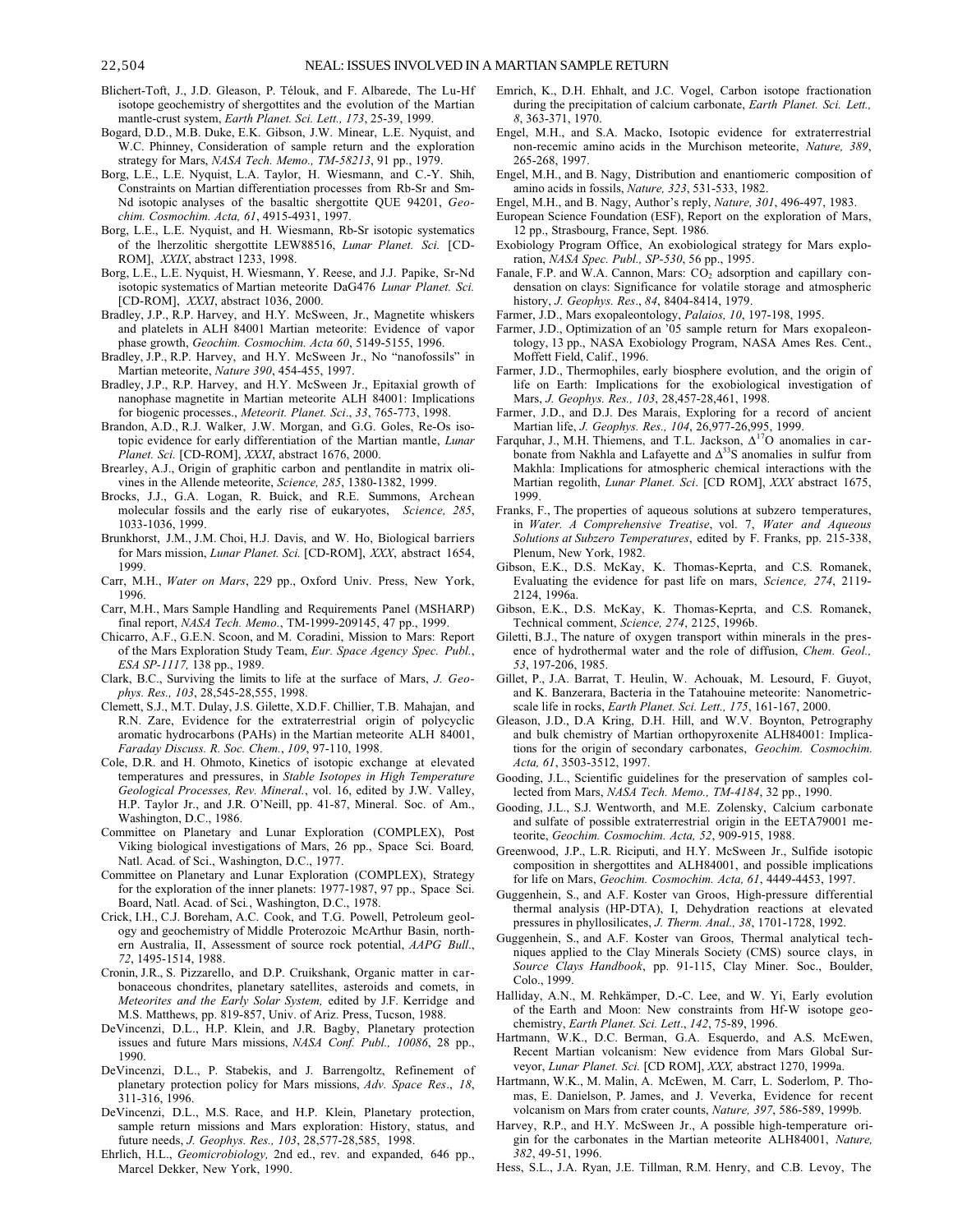annual cycle of pressure on Mars measured by Viking Landers 1 and 2, *Geophys. Res. Lett*., *7*, 197-200, 1980.

- Hochstein, L.I., K.A. Kvenolden, and D.E. Philpott, The effect of sterilization on biological, organic chemical, and morphological information in natural samples, internal document, NASA Ames Res. Cent., Moffett Field, Calif., 1974.
- Hodgson, G.W., and C.G.Whitely, The universe of porphyrins, in *Biogeochemistry of Ancient and Modern Environments*, edited by P.A. Trudinger, M.R. Walter, and B.J. Ralph, pp. 35-44, Springer-Verlag, New York, 1980.
- Horowitz, N.H., G.L. Hobby, and G.S. Hubbard, Viking on Mars: The carbon assimilation experiment, *J. Geophys. Res., 82*, 4659-4662, 1977.
- Hughes, D.W., A disaggregation and thin section analysis of the size and mass distribution of the chondrules in the Bjurböle and Chainpur meteorites, *Earth Planet. Sci. Lett*. *38*, 391-396, 1978a.
- Hughes, D.W., Chondrule mass distribution and the Rosin and Weibull statistical functions, *Earth Planet. Sci. Lett*. *39*, 371-376, 1978b.
- Hutchins, K.S., and B.M. Jakosky, Carbonates in Martian meteorite ALH84001: A planetary perspective on formation temperature, *Geophys. Res. Lett., 24*, 819-822, 1997.
- Imbus, S.W., and D.M. McKirdy, Organic geochemistry of Precambrian sedimentary rocks, in *Organic Geochemistry, Principles and Applications*, edited by M.H. Engel and S.A. Macko, pp. 657-684, Plenum, New York, 1993.
- Jackson, K.S., D.M. McKirdy, and J.A. Dechelman, Hydrocarbon generation in the Amadeus Basin, central Australia, *APEA J., 24*, 42-65, 1984.
- Jagoutz, E., A. Sorowka, J.D. Vogel, and H. Wänke, ALH84001: Alien or progenitor of the SNC family?, *Meteoritics, 29*, 478-489, 1994.
- Jagoutz, E., O. Bogdanovski, N. Krestina, and R. Jotter, DaG: A new age in the SNC family, or the first gathering of relatives, *Lunar Planet. Sci.* [CD ROM], *XXX,* abstract 1808, 1999.
- Jain, J.C., and C.R. Neal, Problems associated with ICP-MS analysis of niobium and tantalum in tungsten-carbide-milled rock powders, paper presented at 43<sup>rd</sup> International Conference on Analytical Science and Spectroscopy, McGill Univ., Montreal, Canada, 1997.
- Johnson Space Center (JSC), On the petrological, geochemical, and geophysical characterization of a returned Mars surface sample and the impact of biological sterilization on the analyses, report, 318 pp., NASA Johnson Space Cent., Houston, Tex., 1974.
- Johnson Space Center (JSC), Consideration of sample return and the exploration strategy for Mars, report, 76 pp., Lunar and Planet. Sci. Div., NASA Johnson Space Cent., Houston, Tex., 1977.
- Jolliff, B.L., et al., A balanced model for exploration of the terrestrial planets: Lessons learned from the Lunar experience, in *Concepts and Approaches for Mars Exploration, Lunar and Planet. Inst. Contrib. No. 1062*, pp. 162-163, Houston, Tex., 2000.
- Jull, A.J.T., C. Courtney, D.A. Jeffrey, and J.W. Beck, Isotopic evidence for a terrestrial source of organic compounds found in Martian meteorites Allan Hills 84001 and Elephant Moraine 79001, *Science, 279*, 366-369, 1998.
- Kerr, R.A., Requiem for life on Mars? Support for microbes fades, *Science, 280*, 412-414, 1998.
- Kerridge, J.F., A note on the prebiotic synthesis of organic acids in carbonaceous meteorites, *Evol. Biosphere, 21*, 19-29, 1991.
- Klein, H.P., The Viking biological experiments on Mars, *Icarus, 34*, 666- 674, 1978.
- Klein, H.P., The search for life on Mars: What we learned from Viking, *J. Geophys. Res., 103*, 28,463-28,466, 1998.
- Klein, H.P., et al., The Viking biological investigation: Preliminary results, *Science, 194*, 99-105, 1976.
- Kong, P., M. Ebihara, and H. Palme, Siderophile elements in Martian meteorites and implications for core formation in Mars, *Geochim. Cosmochim. Acta, 63*, 1865-1875, 1999.
- Kotra, R.K., E.K. Gibson, and M.A. Urbancic, Release of volatiles from possible Martian analogs, *Icarus, 51*, 593-605, 1982.
- Kring, D.A., and J.D. Gleason, Siliceous igneous rocks on Mars, *Lunar Planet. Sci.* [CD ROM], *XXX*, abstract 1611, 1999.
- Kvenvolden, K.A., J. Lawless, K. Pering, E. Peterson, J. Flores, C. Ponnamperuma, I.R. Kaplan, and C. Moore, Evidence for extra-terrestrial amino acids and hydrocarbons in the Murchison meteorite, *Nature, 228*, 923-926, 1970.
- Kvenvolden, K.A., J. Lawless, and C. Ponnamperuma, Nonprotein amino acids in the Murchison meteorite, *Proc. Natl. Acad. Sci. U.S.A., 68*, 486-490, 1971.
- Kyser, T.K., Equilibrium fractionation factors for stable isotopes, in *Stable Isotope Geochemistry of Low-Temperature Processes*, *Short*

*Course Handb.,* vol. 13, edited by T.K. Kyser, pp. 1-84, Mineral. Assoc. of Can., Ottawa, 1987.

- Lee, D.-C., and A.N. Halliday, Hf-W isotopic evidence for rapid accretion and differentiation in the early Solar System, *Science, 274*, 1876- 1879, 1996.
- Lee, D.-C., and A.N. Halliday, Hf-W evidence for early differentiation of Mars and the eucrite parent body (abstract), *Lunar Planet. Sci*., *XXVIII*, 795, 1997a.
- Lee, D.-C., and A.N. Halliday, Core formation on Mars and differentiated asteroids, *Nature, 388*, 854-857, 1997b.
- Leshin L.A., K.D. McKeegan, and R.P. Harvey, Oxygen isotopic constraints on the genesis of carbonates from Martian meteorite ALH84001 (abstract), *Lunar Planet.Sci., XXVIII*, 805-806, 1997.
- Leshin, L.A., K.D. McKeegan, P.K. Carpenter, and R.P. Harvey, Oxygen isotopic constraints on the genesis of carbonates from Martian meteorite ALH84001, *Geochim. Cosmochim. Acta, 62*, 3-13, 1998.
- Levin, G.V., The life on Mars dilemma and the sample return mission, in *Workshop on Mars Sample Return Science, LPI Tech. Rep., 88-07*, 109-110, 1988.
- Levin, G.V., and P.A. Straat, Viking labeled release biology experiment: interim results, *Science, 194*, 1322-1329, 1976.
- Lussier, J.D., T. Skiba, J.I. Ziemlewski, K.M. McNamara, E.K. Stansberry, and C.B. Agee, Curation and handling for a Mars sample return mission, *Lunar Planet. Sci.* [CD ROM], *XXXI*, abstract 1245, 2000.
- McKay, D.S., E.K. Gibson, K.L. Thomas-Kerpta, H. Vall, C.S. Romanek, S.J. Clemett, X.D.F. Chiller, C.R. Maechling, and R.N. Zare, Search for past life on Mars: Possible relic biogenic activity in Martian meteorite ALH84001, *Science, 273*, 924-930, 1996.
- McKay, D.S., S.J. Wentworth, K.L. Thomas-Kerpta, F. Westall, and E.K. Gibson, Possible bacteria in Nakhla, *Lunar Planet. Sci*. [CD ROM], *XXX*, abstract 1816, 1999.
- McKirdy, D.M., Biochemical markers in stromatolites, in *Stromatolites*, edited by M.R. Walter, pp. 163-191, Elsevier Sci., New York, 1976.
- McKirdy, D.M., and J.D. Hahn, The composition of kerogens and hydrocarbons in Precambrian rocks, in *Mineral Deposits and the Evolution of the Biosphere*, edited by H.D. Holland and M. Schidlowski, pp. 123-154, Springer-Verlag, New York, 1982.
- McKirdy, D.M., D.J. McHugh, and J.W. Tardif, Comparative analysis of stromatolitic and other microbial kerogens by pyrolysis-hydrogenation-gas chromatography (PH-GC), in: *Biogeochemistry of Ancient and Modern Environments*, edited by P.A. Trudinger, M.R. Walter, and B.J. Ralph, pp. 187-200, Springer-Verlag, New York, 1980.
- McKirdy, D.M., A.J. Kantsler, J.K. Emmett, and A.K. Aldridge, Hydrocarbon genesis and organic facies in Cambrian carbonates of the eastern Officer Basin, South Australia, in *Petroleum Geochemistry and Source Rock Potential of Carbonate Rocks*, edited by J.G. Palacas, *AAPG Stud. Geol., 18*, 13-31, 1984.
- McSween, H.Y., Jr., What we have learned about Mars from SNC meteorites, *Meteoritics, 29*, 757-779, 1994.
- McSween, H.Y., Jr., et al., Chemical, multispectral and textural constraints on the composition and origin of rocks at the Mars Pathfinder landing site, *J. Geophys. Res*., *104*, 8679-8716, 1999.
- Mitchell, F.J., and W.L. Ellis, Surveyor 3. Bacterium isolated from lunarretrieved television camera, in *Analysis of Surveyor 3 Material and Photographs Returned by Apollo 12*, p. 34, Sci. Tech. Inf. Cent., NASA Johnson Space Cent., Houston, Tex., 1972.
- Moore, H.J., Physical properties of the surface materials at the Viking landing sites on Mars, *U.S. Geol. Surv. Prof. Pap., 1389*, 222 pp., 1987.
- Morgan, J.W., and E. Anders, Chemical composition of Mars, *Geochim. Cosmochim. Acta, 43*, 1601-1610, 1979.
- Myrick, T.M., et al., The Athena miniature rock coring and rock core acquisition and transfer system (mini-corer), in *Concepts and Approaches for Mars Exploration, Lunar and Planet. Inst. Contrib. No. 1062*, pp. 234-235, Houston, Tex., 2000.
- National Research Council, Mars sample return: Issues and recommendations, 47 pp., Natl. Acad. Press, Washington, D.C., 1997.
- Neal, C.R., J.C. Ely, J.C. Jain, and A. Sedlar, Differentiation of Mars investigated using high field strength (HFS) and platinum group elements (PGEs), *Lunar Planet. Sci*. [CD ROM], *XXX*, abstract 1002, 1999a.
- Neal, C.R., J.C. Ely, and J.C. Jain, Probing the interiors of the terrestrial planets: Data from the Moon and Mars, in *Ninth Annual V.M. Goldschmidt Conference, LPI Contrib. 971,* pp. 207-208, Lunar and Planet. Inst., Houston, Tex., 1999b.
- Neal, C.R., J.C.Ely, and J.C. Jain, PGE abundances in Martian meteor-